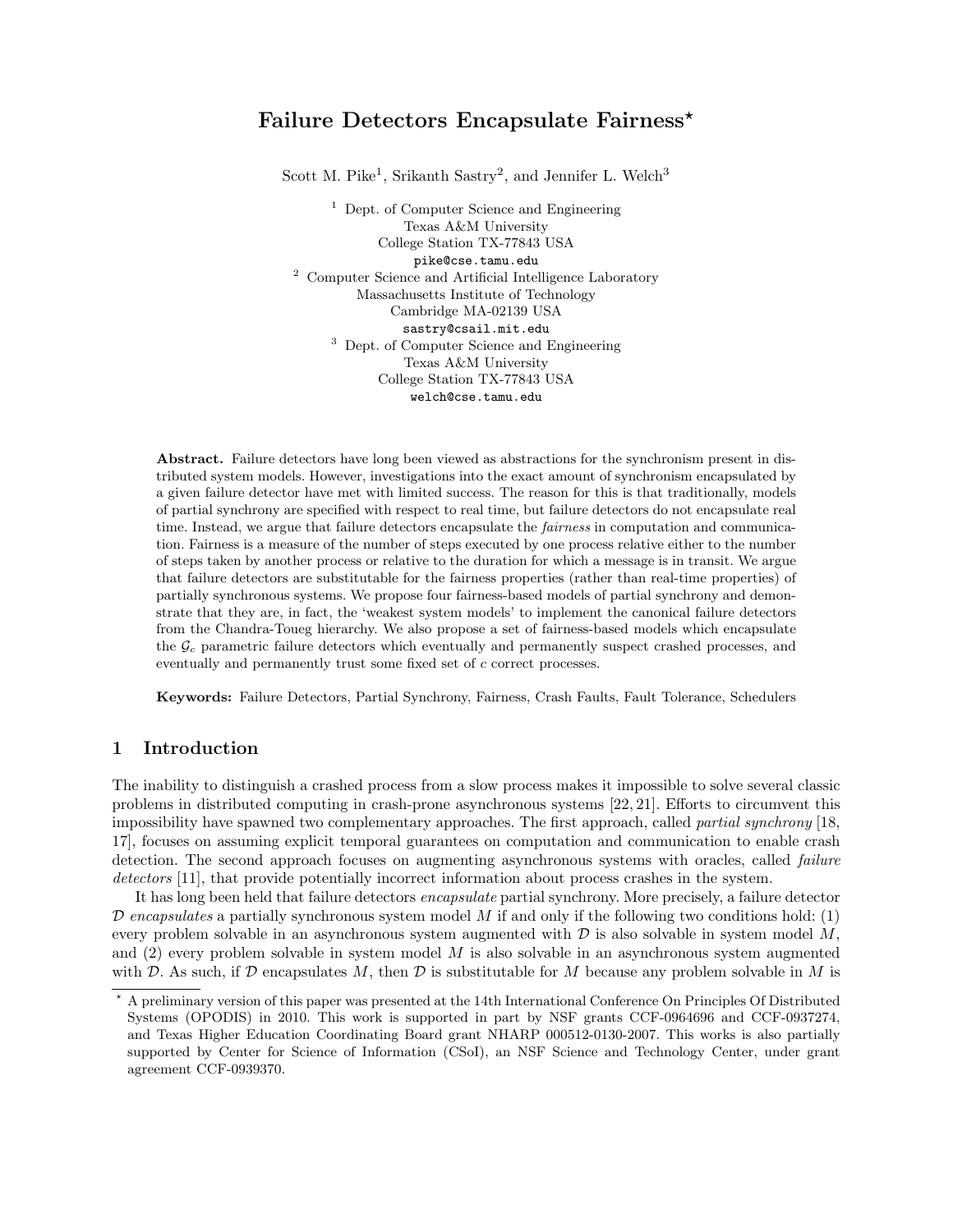also solvable in asynchrony augmented with  $D$ . Alternatively (and informally), the notion of *encapsulation* by a failure detector may be viewed synonymously with the notion of mutual reducibility; that is, a failure detector D encapsulates a system model M if and only if (1) there exists an algorithm that implements D in system model  $M$ , and (2) there exists an asynchronous algorithm that queries  $D$  and implements a 'virtual' system that satisfies the properties of M.

Partial Synchrony. A system model is partially synchronous [18] if it provides potentially incomplete, or unknown, temporal bounds on computational and/or communicational quantities such as message delays and process speeds. Despite such uncertainty, partial synchrony is useful for solving problems in crash-prone distributed systems, and several such models have been proposed in the literature(e.g., [18, 17, 27, 40, 41, 26, 39]). These models vary in the information they provide about these bounds, and consequently they have different crash detection capabilities. One way to formalize this notion of crash detection capability is with failure detectors.

Failure Detectors. Informally, a failure detector [11] can be viewed as a system service (or oracle) that can be queried for (potentially unreliable) information about process crashes. The unreliable outputs of such oracles can be false positives (suspecting live processes) or false negatives (not suspecting crashed processes). From an empirical standpoint, most fault-tolerant problems in distributed computing that are otherwise unsolvable in crash-prone asynchronous systems can be solved by augmenting the asynchronous system with either (1) adequate degrees of partial synchrony [18] or (2) sufficiently powerful oracles [31]. This observation suggests that the axiomatic properties of oracles might encapsulate the temporal properties of (suitably defined) models of partial synchrony. Accordingly, this conjecture has led to the pursuit of 'weakest system models' to implement various classes of oracles.

Current work on the weakest system models for oracles (see Sect. 2) has met with limited success partly because the proposed system models assume real-time bounds on communication (and possibly computation too). Unfortunately, failure detectors do not preserve such real-time bounds. To find such weakest system models, we need to address a more fundamental question: what precisely about partial synchrony do failure detectors preserve?

Results. We answer the foregoing question by demonstrating that failure detectors (at least when restricted to the Chandra-Toueg hierarchy [11]) encapsulate fairness: a measure of the number of steps executed by a process relative to other events in the system. We argue that oracles are substitutable for the fairness properties (rather than real-time properties) of partially synchronous systems. We propose four fairnessbased models of partial synchrony and demonstrate that they are, in fact, the 'weakest system models' to implement the canonical failure detectors from the Chandra-Toueg hierarchy in the presence of arbitrary number of crash faults. We extend our results to the failure detectors introduced in [6] and propose a family of fairness-based partially synchronous models that are encapsulated by these failure detectors.

Significance. Our results further the shift in the direction of oracular research away from real-time notions of partial synchrony (which have traditionally been understood with respect to events that are essentially external to the system) and towards fairness-based partial synchrony (which can be understood solely with respect to other events that are internal to the system). In fact, our results suggest that fairness is the currency for crash tolerance and that research on weaker real-time bounds for crash tolerance should focus on enforcing appropriate fairness constraints on empirical systems relative to which known oracles can be implemented.

The constructions presented in the paper may be of independent interest. The scheduler presented in Sect. 5 is 'universal' (relative to the canonical failure detectors from [11] and [6]) in the sense that a single algorithm for the scheduler uses the available failure detector as a 'plugin' and automatically enforces the maximal fairness encapsulated by that failure detector. Similarly, the failure-detector algorithm in Sect. 6 is agnostic to the guarantees on fairness provided by the underlying system model; for fairer system models, the algorithm automatically implements stronger failure detectors.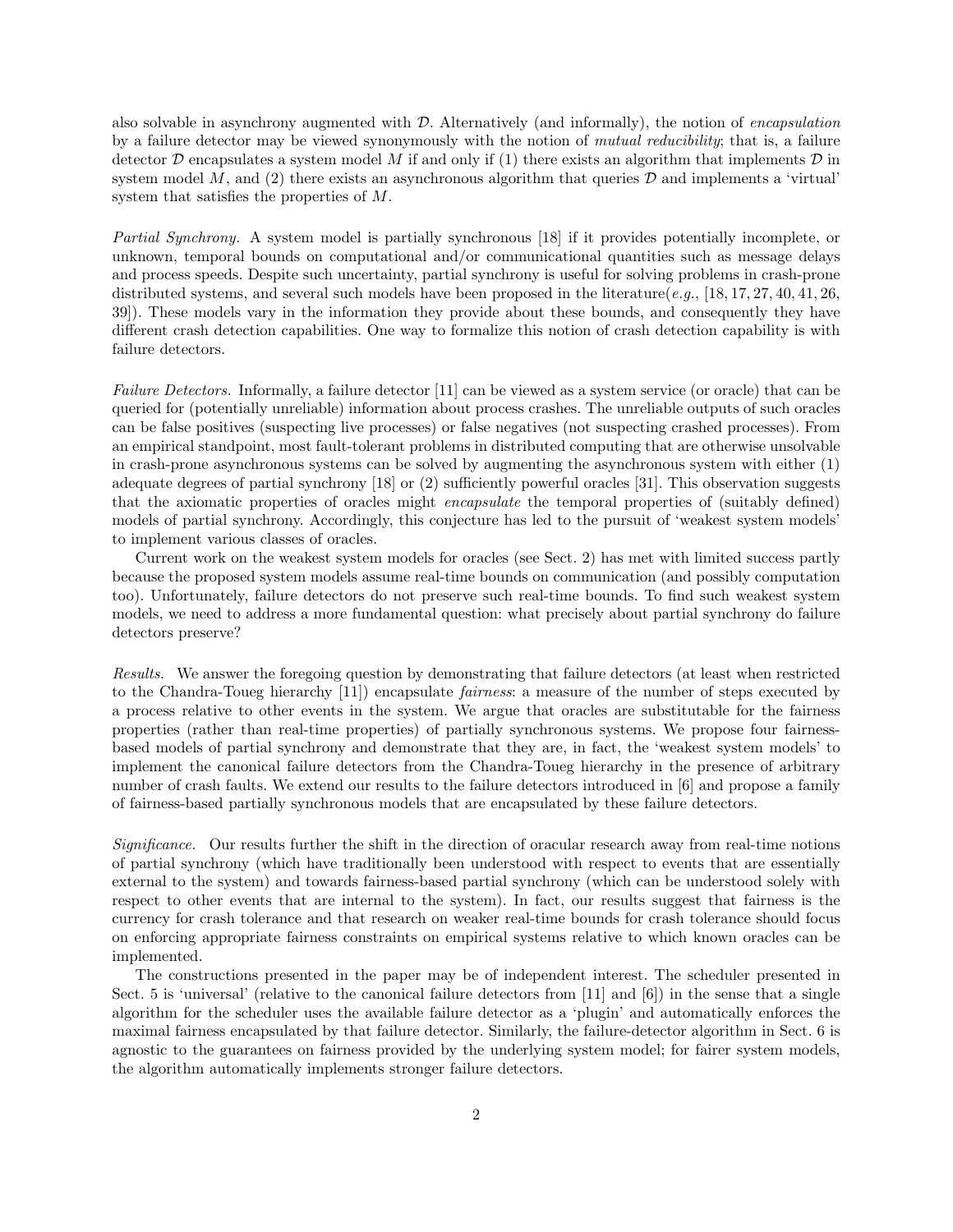Organization. We present related work in Sect. 2. Sect. 3 provides specifications for the asynchronous system model, the four failure detectors from [11], and the four fairness-based partially synchronous systems that we consider. Sects. 4–6 present the four equivalences between the failure detectors and the fairness-based partially synchronous systems. We use the constructions from Sects. 4–6 in Sect. 7 and present a new family of fairness-based system models that are equivalent to the failure detectors introduced in [6]. Finally, we conclude with a discussion in Sect. 8.

# 2 Related Work

The Chandra-Toueg Hierarchy. In [11], Chandra and Toueg introduced eight failure detector oracles, which form the Chandra-Toueg hierarchy. It was also shown in [11] that the Chandra-Toueg hierarchy can be collapsed to the following four oracles: (1) the *perfect failure detector*  $(P)$ , which never suspects any process before the process crashes, after some (unknown) time permanently suspects all the crashed processes, and never trusts a previously suspected process; (2) the *eventually perfect failure detector* ( $\diamond$ P), which eventually and permanently stops suspecting correct processes and permanently suspects all crashed processes; (3) the strong failure detector  $(S)$ , which never suspects some correct process, and eventually and permanently suspects all the crashed processes; (4) the *eventually strong failure detector*  $(\Diamond S)$ , which eventually and permanently stops suspecting some correct process and permanently suspects all the crashed processes.

Chasing the Weakest Message-Passing Model. Among the aforementioned four oracles, a significant amount of research focuses on  $\Diamond S$  and  $\Diamond P^4$ . Among the many results on  $\Diamond S$  and  $\Diamond P$ , a line of work has focused on identifying the weakest system model assumptions that suffice for implementing these oracles in messagepassing systems. One approach is to weaken real-time constraints on synchrony, while another approach is to dispense with real-time altogether and instead constrain the relative ordering of certain events.

Under the first approach, consider system models to implement  $\Diamond S$ . It is shown in [11] that a system with unknown and eventual bounds on relative process speeds and message delay is sufficient to implement  $\Diamond P$ , and thus to implement  $\Diamond S$ . Subsequently, it is shown in [4] that  $\Diamond S$  can be implemented in a system model where all processes execute in lock-step synchrony and there exists some correct process whose links are eventually timely; that is, eventually there is an upper bound on the message delay on these links. In later work, focus shifts to the weakest system model to implement  $\Diamond S$  (or the failure detector  $\Omega$  [10]<sup>5</sup> which is equivalent to  $\infty$ ) in environments where up to f processes may crash. Furthermore, [30] shows that  $\Omega$  (and hence,  $\Diamond S$ ) can be implemented in system models where eventually some correct process has f bidirectional links at all times. Note that the set of f timely links need not be fixed and may vary throughout the execution. Independently, it is shown in [3] that  $\Omega$  can be implemented in systems where some f outgoing links at some correct process are eventually timely. The latter two results are superseded by [27] which shows that  $\Omega$  can be implemented in systems where eventually some correct process has f timely outgoing links and the set of f timely links can vary throughout the execution.

Similarly, consider  $\Diamond \mathcal{P}$  implementations. It is shown in [11] that a system with unknown and/or eventual bounds on relative process speeds and message delay is sufficient to implement  $\Diamond P$ . Subsequently, it is shown in [20] that some upper bound on the *average* delay of messages was sufficient to implement  $\Diamond \mathcal{P}$  in a system with an unknown upper bound on absolute process speed, as long as the system uses stubborn links [25]. The model is weakened to accommodate infinite message loss in [40] but still assumes a lower bound on absolute process speed. The bound on absolute process speeds is relaxed in [41] to permit arbitrary process speeds while maintaining a bound on relative process speeds.

<sup>&</sup>lt;sup>4</sup> The popularity of  $\Diamond S$  and  $\Diamond P$  is not just incidental. Despite apparently weak guarantees on crash fault detection,  $\Diamond S$  has been shown to solve consensus and other related problems [11, 10], and  $\Diamond P$  has been shown to solve problems including dining philosophers [35, 36], stable leader election [2], quiescent reliable communication [1], and contention management [24].

<sup>&</sup>lt;sup>5</sup> The leader-election failure detector  $\Omega$  outputs the id of a process at each process. There is a time after which it outputs the id of the same correct process at all correct processes.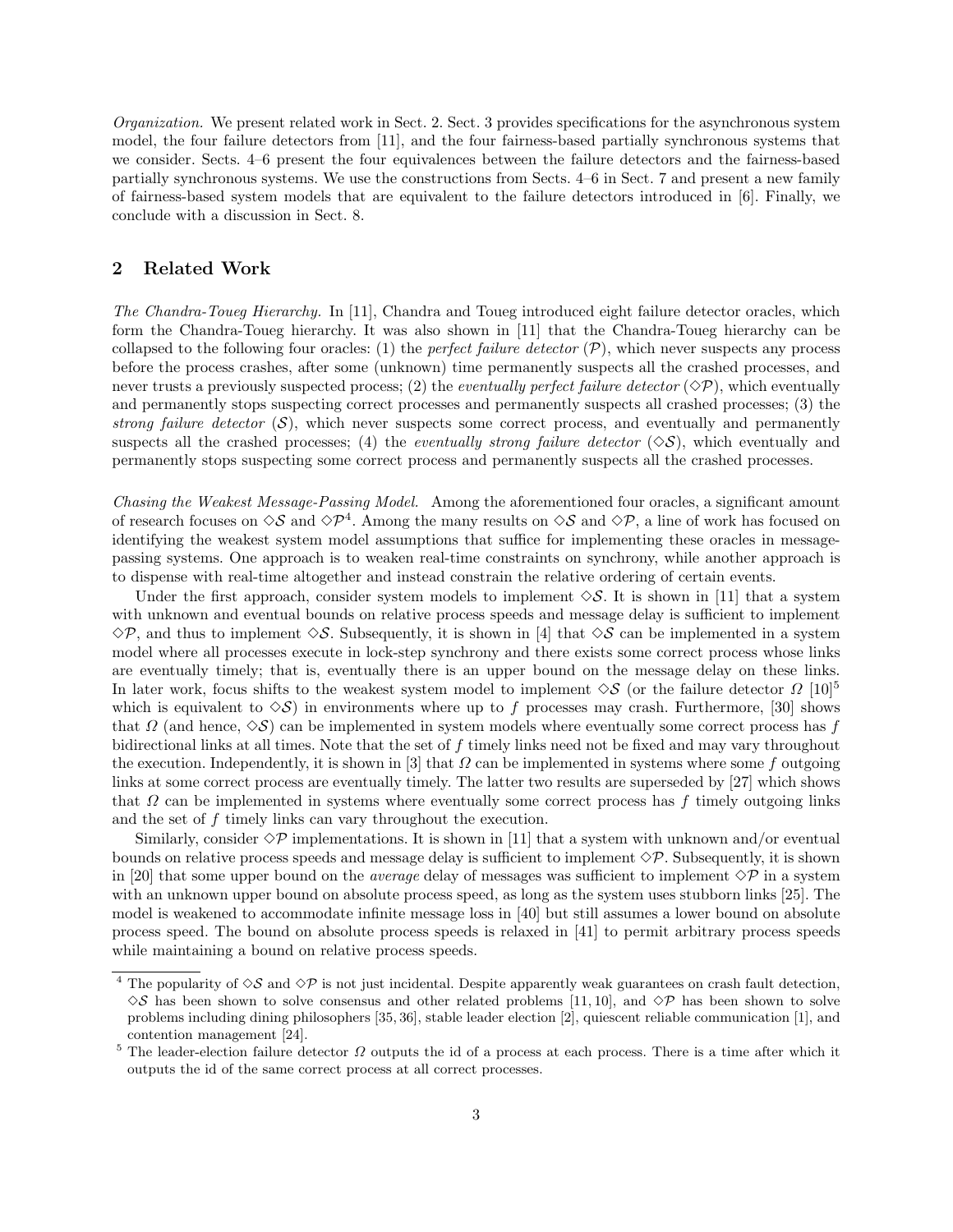Under the second approach which constrains the relative ordering of certain events, consider  $\Diamond S$  implementations. The first fairness-based system model to implement  $\Diamond S$  is proposed in [19]. The models proposed in [19], called Message Classification Models or MCM, classify messages as either 'fast' or 'slow' based on their delays measured by some global clock that need not measure passage of real time<sup>6</sup>. In these models, a message may be deliberately delayed to make it 'slow'. Let  $S$  denote the set of system models where there exists a correct process p and a (potentially unknown) time t such that every message sent to p, but not deliberately delayed, is a 'fast' message. The results in [19] demonstrate the system models in  $S$  are sufficiently powerful to implement  $\diamondsuit \mathcal{S}$ .

The next significant fairness-based model sufficient to implement  $\Diamond S$  is proposed in [32] (extended in [33]) for systems consisting of n processes with at most  $f$  crash faults in which executions progress in "rounds" (the notion of a round is local to each process, not global), and processes send messages to all other processes in each round. A round terminates at a process when the process has received messages from  $n-f$  processes for that round. The model guarantees that there exists some correct process  $i$  such that eventually some fixed subset consisting of f processes receive a message from  $i$  in each of their rounds. Subsequently, a weaker system model (and weakest-to-date) is proposed in [5] which permits this subset consisting of f processes to vary over time, as long as (eventually) at all times such a subset exists.

Similarly, among  $\Diamond \mathcal{P}$  implementations, the weakest to-date fairness-based message-passing models that are sufficient for implementing  $\Diamond \mathcal{P}$  are the  $\Theta$ -model [26] and the ABC model [39]. The  $\Theta$ -model bounds the ratio of the end-to-end communication delay of messages that are simultaneously in transit, while the ABC model imposes a restriction on the ratio of the number of messages that can be exchanged between pairs of processes in certain "relevant" segments of an asynchronous execution. However, all  $\Diamond \mathcal{P}$  implementations in these models require at least two processes to be correct. Incidentally, the Θ-model and the ABC model may be viewed as special cases of the MCM models from [19].

Note that all the above proposed system models, while claiming to be weakest to-date to implement their respective failure detectors, do not claim to be the weakest to do so. The closest result to the 'weakest' message-passing system model to implement  $\Diamond S$ ,  $\Diamond P$ , and other eventually accurate failure detectors is [6] which follows an approach intermediate between the real-time-based and fairness-based approaches. The results in [6] demonstrate that with respect to solvability  $\Diamond S$ ,  $\Diamond P$ , and other failure detectors are "equivalent" to various partially synchronous models. The authors of [6] are aware that their transformations do not preserve bounds on real-time message delay. They claim that the bounds on message delay are preserved in a 'relativistic' sense (in the extended technical report [7]), but they do not expound on the interpretation of the term 'relativistic'. Our work formalizes the 'relativistic' message delay as a form of communicational fairness.

Weakest Models for Failure Detectors in Shared Memory. The notion of 'capturing the power' of a failure detector is explored in [37, 38] for shared-memory systems. The results in [37, 38] show that the 'power' of limited scope accuracy<sup>7</sup> [42] failure detectors in systems with single-writer/multi-reader atomic registers can be expressed as restrictions on the number of read/write operations by each process in every round (in other words, fairness in the number of read/write operations per process per round). Our work, which focuses on message-passing systems, deviates from [38] in three significant ways.

First, the weakest failure detectors for solving problems in message-passing systems may be different from shared-memory systems. For example, consider wait-free consensus. The weakest failure detector for this problem in asynchronous shared-memory systems is  $\Omega$  [29] whereas the weakest failure detector to solve the same problem in message-passing systems is  $(\Omega, \Sigma)^8$ ; that is, process have access to two failure

 $6$  For instance, a message could be classified as 'slow' if the message experiences a delay of at most (say) two times the delay experienced by a 'fast' message

<sup>7</sup> Limited scope accuracy is a version of weak accuracy wherein a correct process need not be trusted by all other processes but only by a subset of the processes that are ostensibly 'near' the correct process. Limited scope accuracy captures the idea that a process may detect failures reliably on the same local-area network, but less reliably over a wide-area network.

<sup>&</sup>lt;sup>8</sup> Incidentally, the reason for the discrepancy between shared memory and message passing systems is the following. The  $\Omega$  failure detector is necessary to ensure the progress property of consensus: every correct process eventually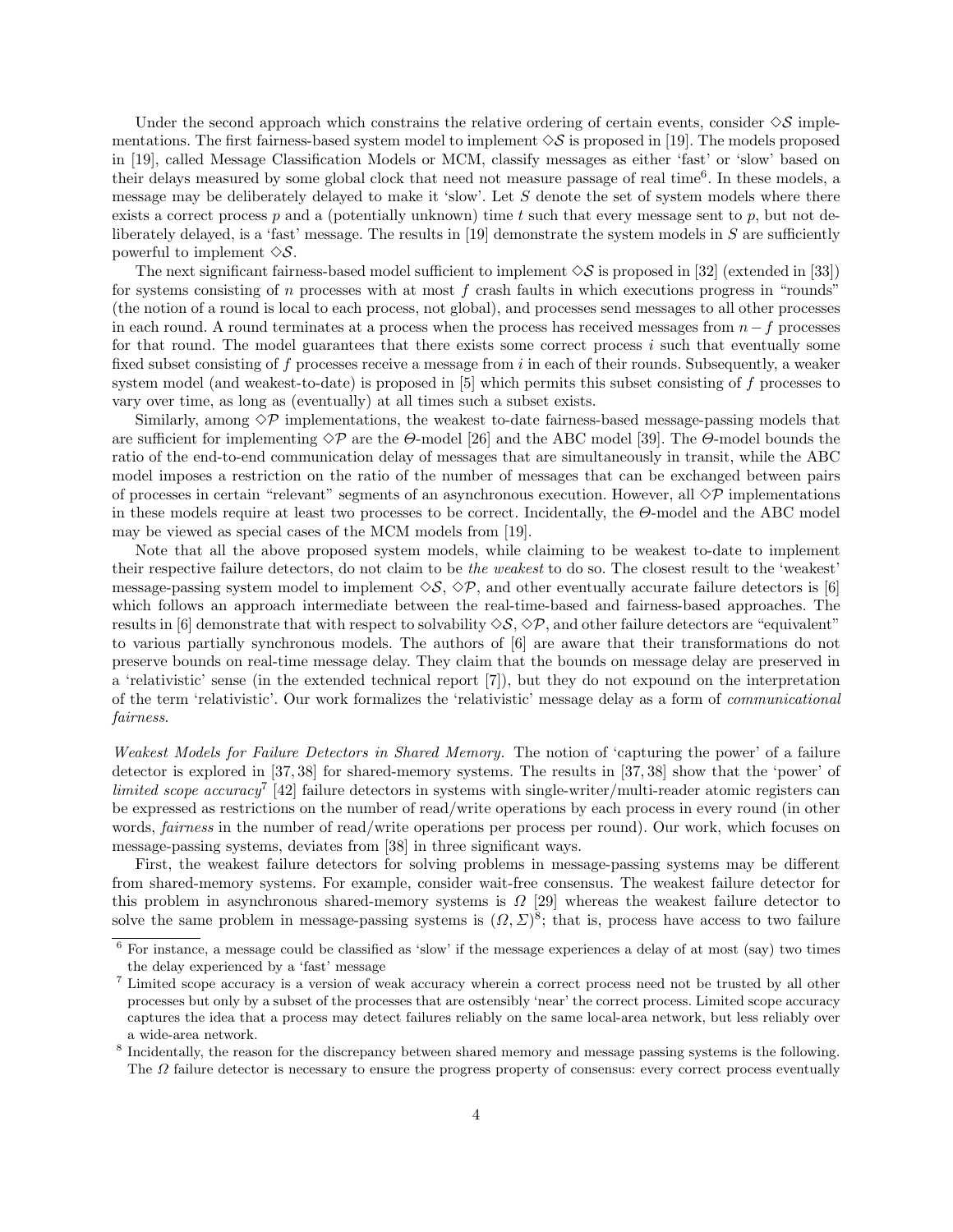detectors  $\Omega$  and  $\Sigma$  [15]. Similarly, for solving wait-free k-set agreement, the weakest failure detector in shared-memory systems is anti- $\Omega_k$ <sup>9</sup>[23], but the weakest failure detector in message-passing systems remains an open problem [8, 9]. Therefore, 'capturing the power' of a failure detector in message-passing system merits a separate investigation.

Second, asynchronous systems under message passing are 'less synchronous' than asynchronous systems under shared-memory. In fact, an asynchronous shared-memory system is equivalent to an asynchronous system under message passing that is augmented with the quorum failure detector  $\Sigma$  [15]. Consequently, the results from [38] need not (and do not) carry over to message-passing systems.

Third, the results in [38] demonstrate fairness constraints only for classes of eventually accurate oracles; in contrast, our results address the synchronism captured by fairness constraints for both eventually accurate oracles and perpetually accurate oracles. To our knowledge, our work is the first to establish such equivalence between partial synchrony and failure detectors with perpetual accuracy. As a consequence of our results, we answer a question implicitly posed in [13]: Given that synchronous systems are 'more synchronous' than the perfect failure detector  $P$ , what is the 'gap in synchronism' between  $P$  and synchronous systems? We answer this question in Sect. 8.

# 3 Definitions

This section provides the formal framework and definitions used in the rest of the paper.

We first specify our system model. It is based on the asynchronous system model in [22], but differs from it in two respects: (1) each process has access to a failure detector, and (2) messages sent are only guaranteed to be delivered if both the sender and the receiver are correct. The same formalism can also be used to model a system in which processes do not have access to failure detectors by having the failure detectors return no information. In Sect. 3.2, we define four popular failure detectors, first introduced in [11]. Subsequently, our fairness constraints are presented in Sect. 3.3 and used in Sect. 3.4 to specify fairness-based partially synchronous system models. Subsequently, these fairness-based partially synchronous system models are shown to be equivalent to the failure detectors from Sect. 3.2. Finally, in Sect. 7, we use the definitions from Sect. 3.2 to specify the failure detectors from [6], and we use the definitions from Sect. 3.3, to specify their 'equivalent' fairness-based system models.

#### 3.1 Asynchronous System Model

The asynchronous system model consists of a finite set of processes  $\Pi$  and a set of communication links that allow each process to send and receive messages from each other process in the system.

Global time. We posit the existence of a discrete global time base whose range of values is the natural numbers IN. Informally, global time simply counts the events that occur in the system; global time is not a measure of the real-time duration between two events. That is, the real-time duration that elapses between consecutive ticks of the global time may be arbitrary, but finite. In the remainder of this paper, 'time' will refer to global time unless explicitly stated otherwise.

Faults and fault patterns. A process can fail only by *crashing*, which happens when the process ceases execution without warning and never recovers. The processes that crash are said to be faulty and the processes that do not crash are said to be *correct* (or non-faulty). A *fault pattern* is a function  $F$  that returns

decides. However,  $\Omega$ , in isolation, is not sufficient to ensure the safety property: no two processes decide differently. Therefore, given  $\Omega$ , additional 'synchronism' is necessary to establish the safety property, and this has to be obtained from other sources. In the case of shared memory systems, this additional 'synchronism' is provided by read/write atomic registers; in the case of message passing systems, the additional 'synchronism' is provided either by restricting the fault environment to majority-correct ones or by assuming access to a stronger failure detector Σ. Failure detector Σ outputs a set of processes at each process. Any two sets (output at any times and by any processes) intersect, and eventually every set output at correct processes consists only of correct processes.

<sup>&</sup>lt;sup>9</sup> The failure detector anti- $\Omega_k$  outputs, at each process and each time, a set of  $n - k$  processes. Anti- $\Omega_k$  guarantees that there is a time after which some correct process is never output.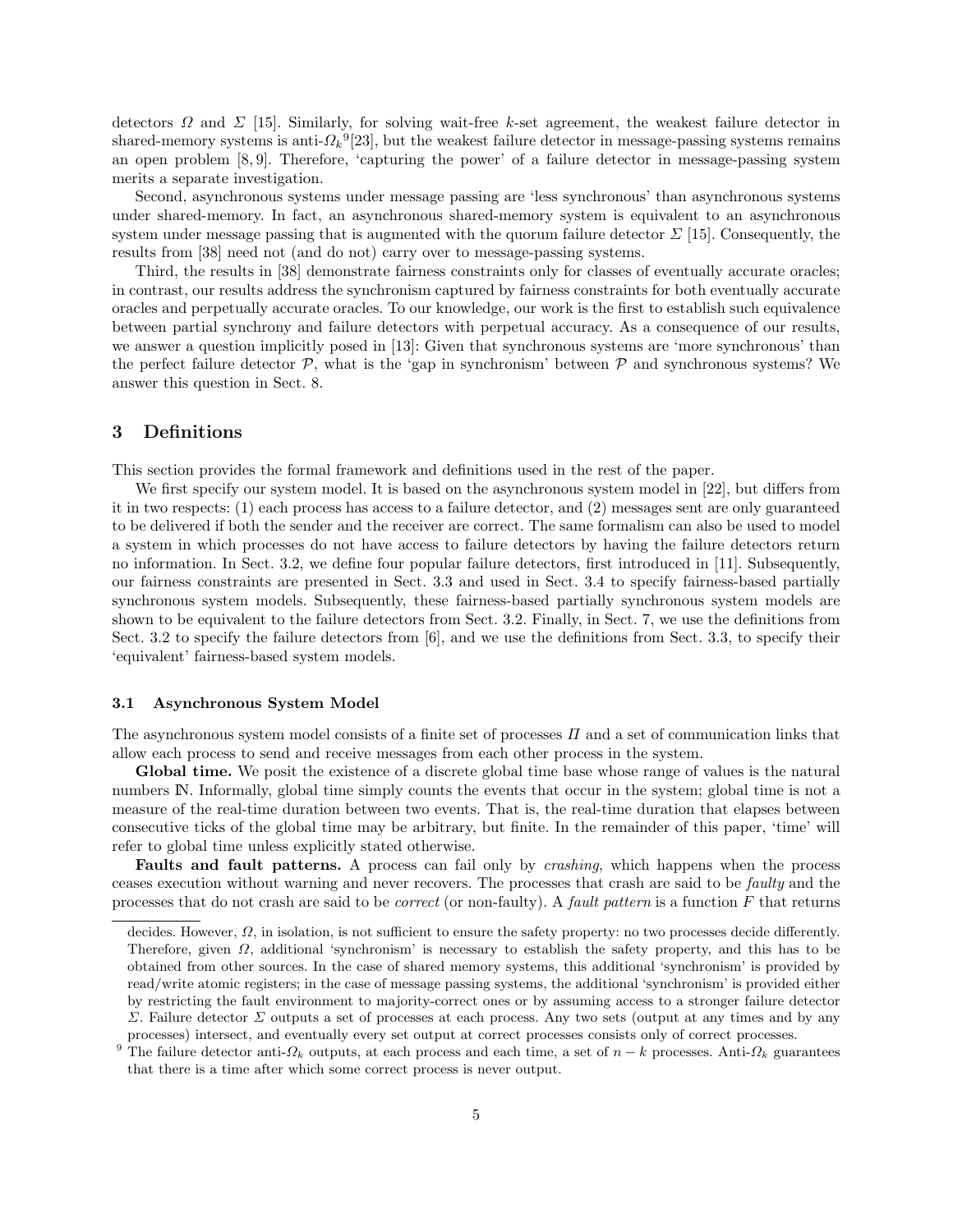the set of crashed processes at any given time. That is,  $F : \mathbb{N} \to 2^{I}$ ;  $F(t)$  denotes the set of processes that are crashed at time t. Since crashed processes never recover,  $\forall t, t' \in \mathbb{N}, t < t' : F(t) \subseteq F(t')$ . We define  $faulty(F) = \bigcup_{\forall t \in \mathbb{N}} F(t)$  and  $correct(F) = \Pi - faulty(F)$ ; that is, faulty(F) denotes all the processes that crash in F and  $correct(F)$  denotes all the processes that are correct in F. A process that has not crashed at time t is said to be *live*. We consider only fault patterns  $F$  in which at least one process is correct; that is,  $correct(F) \neq \emptyset$ ; let the set of all such fault patterns be denoted F.

Failure detectors. A failure detector [11] is a distributed oracle that can be queried for (potentially incorrect) information about crash faults in  $\Pi$ . Each process in  $\Pi$  is assumed to have access to a local failure detector module which outputs a subset of  $\Pi$  currently suspected as having crashed.

Informally, a failure-detector history describes the output of a failure detector during an execution. Formally, a failure-detector history H is a function that maps  $\Pi \times \mathbb{N}$  to  $2^{\Pi}$ ;  $H(p, t)$  is the set of processes output by a failure detector to process p at time t. Let  $H$  denote the set of all possible failure-detector histories.

A failure detector D is defined as a function  $\mathcal{D}: \mathcal{F} \to 2^{\mathcal{H}} - \emptyset$ ; that is, D maps every fault pattern F to a non-empty set of failure detector histories. In other words,  $\mathcal{D}(F)$  denotes the set of all possible histories that may be output by  $D$  when the fault pattern is  $F$ .

Note that it is not necessary for algorithms to have access to failure detectors. In such cases, we assume that the algorithms have access to a NULL failure detector which always outputs  $\emptyset$ .

Steps. Each process is modeled as a (possibly infinite) state machine. Certain states are identified as initial states. Each transition of the state machine — or step of the process — takes as input the current state of the process, a set consisting of zero or more messages from each other process (the "received" messages), and the output from the failure detector; it produces as output a new state for the process and a set of messages consisting of zero or more messages to each other process (the "sent" messages).<sup>10</sup>

It is important to note that the set of messages received by a process is not under the control of the process. In other words, a process cannot 'choose' whether or not to receive messages. Messages that are delivered to a process are stored in a receive buffer at the process. When the process takes the next atomic step, all the messages in the receive buffer are said to have been received.

Configuration. A configuration of the system consists of a state for each process and the set of all messages that have been sent but not yet received, called the in-transit messages (we assume each message can be uniquely identified).

**Runs.** A run is defined with respect to a set of processes  $\Pi$ , a fault pattern F, and a history H of a failure detector D (that is,  $H \in \mathcal{D}(F)$ ). A run of the system is an infinite sequence of alternating configurations and steps of the form  $\alpha = C_0s_1C_1s_2 \ldots$  The sequence must satisfy the following properties:

- $-C_0$  is an initial configuration (every process is in an initial state and no messages are in transit).
- For each  $i \geq 1$ , the global time i is associated with  $s_i$ . For convenience in notation, we denote the global time *i* associated with  $s_i$  by  $t_i$ .<sup>11</sup>
- For each  $i \geq 1$ ,  $s_i$  must be *applicable* to  $C_{i-1}$ , meaning:
	- All the messages to be received during  $s_i$  are in transit in  $C_{i-1}$ .
	- The failure detector output that is used as input to the transition indicated by  $s_i$  is  $H(p_i, t_i)$ , where  $p_i$  is the process taking a step at  $s_i$  and  $t_i$  is the time associated with  $s_i$ .
	- The process executing  $s_i$  (say,  $p_i$ ) is live at time  $t_i$ ; that is,  $p_i \notin F(t_i)$ .
- − For each  $i \geq 1$ ,  $C_i$  is the result of applying step  $s_i$  to  $C_{i-1}$ : the state of the process executing  $s_i$  changes according to the transition function of the process, no other processes change state, the messages received during  $s_i$  are removed from the set of in-transit messages, and the messages sent during  $s_i$  are added to the set of in-transit messages.
- Every correct process takes an infinite number of steps. To model algorithms that terminate, a correct process can enter a final state  $S_f$  in a run so that subsequently the process takes only dummy steps (executes a no-op action) that do not send any messages and keep the process in the state  $S_f$ . A no-op

 $10$  A detailed discussion of the various definitions of an *atomic step* follows in Sect.8.

<sup>&</sup>lt;sup>11</sup> A consequence of this property is that for all finite intervals of time, every process in  $\Pi$  executes only a finite number of steps. This property is ensures that "Zeno behavior" is prohibited in a valid run; that is, processes are not permitted to accelerate such that they execute an infinite number of steps in finite time.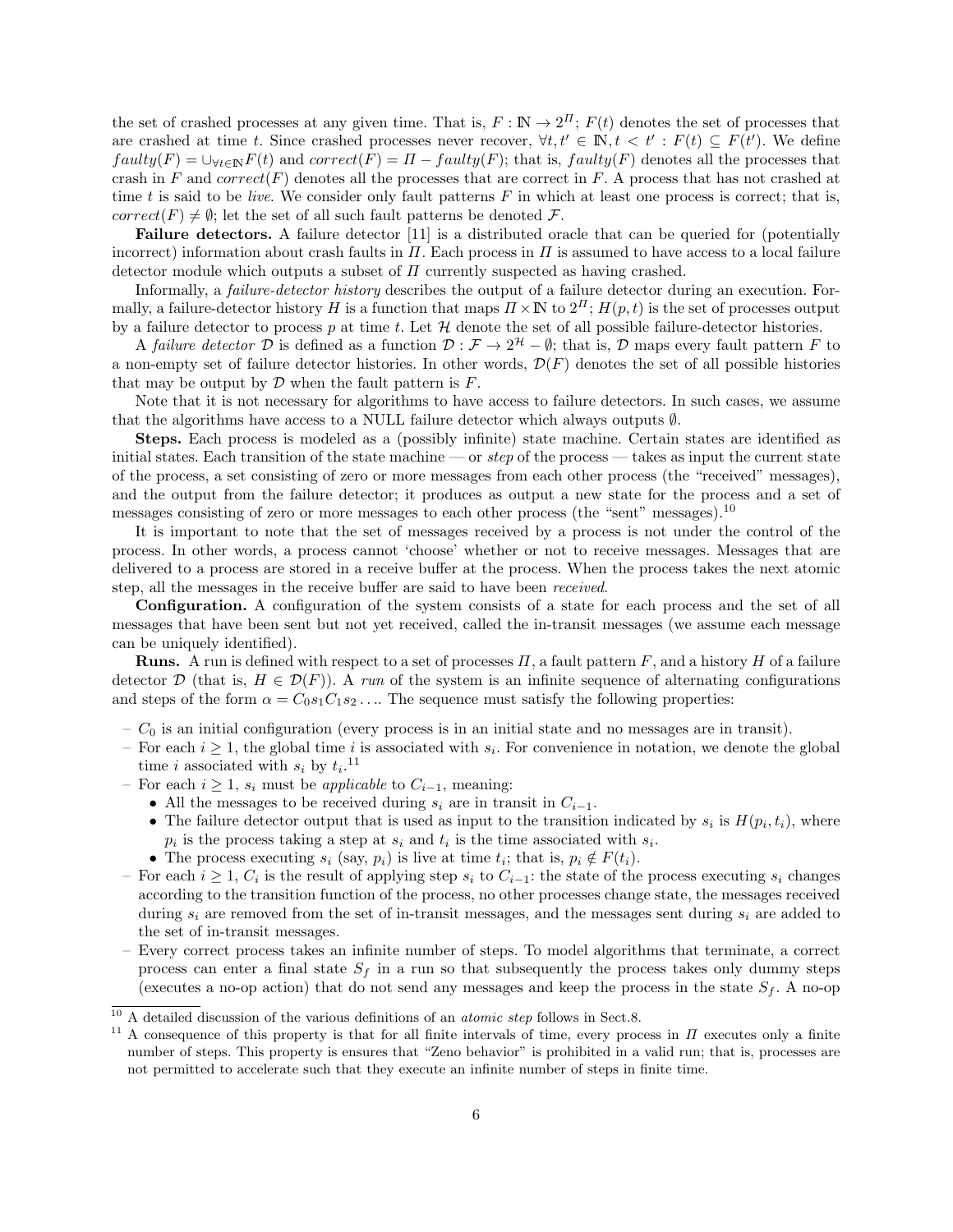action is enabled only when no other action is enabled at the process. Recall that other actions may become enabled when the process receives messages. Therefore, if a process takes a dummy step, then it implies that no other action was enabled at the process despite receiving a (possibly empty) set of messages.

Every message that is sent from (say) process i to (say) process j is guaranteed to be received by i iff both i and j are non-faulty. This assumption implies the following: (a) process crashes can never partition the system, and (b) all the messages sent by  $i$  that are in transit when  $i$  crashes may be dropped. If process i crashes at time t while a set of messages M, sent by i, are in transit at time t, then messages in M may or may not be delivered.

### 3.2 Failure Detectors

As mentioned previously, failure detectors can be characterized by the restrictions on their histories for various fault patterns. Failure detectors are classified into various classes based on certain restrictions on their histories. These restrictions are specified by two abstract properties: completeness and accuracy. The original definition of failure detectors [11] considers two completeness properties Weak Completeness and Strong Completeness. However, [11] shows that under all-to-all communication, weak completeness can be transformed to strong completeness while preserving accuracy. Therefore, we consider only strong completeness, which states that eventually every faulty process is permanently suspected by every correct process; that is, a failure detector D satisfies strong completeness iff  $\forall F \in \mathcal{F}, \forall H \in \mathcal{D}(F), \exists t \in \mathbb{N} : \forall t' > t, \forall i \in \mathbb{N}$  $faulty(F), \forall j \in correct(F) : i \in H(j, t').$ 

There are four accuracy properties specified for the canonical failure detector classes in [11]: Strong Accuracy, Weak Accuracy, Eventually Strong Accuracy, and Eventually Weak Accuracy.

- **Strong Accuracy** states that no process is suspected before it crashes; that is,  $\forall F \in \mathcal{F}, \forall H \in \mathcal{D}(F), \forall t \in \mathcal{F}$  $\mathbb{N}, \forall i, j \in \Pi - F(t) :: i \notin H(j, t).$
- Weak Accuracy states that some correct process is never suspected; that is,  $\forall F \in \mathcal{F}, \forall H \in \mathcal{D}(F)$ ,  $\exists i \in$  $correct(F), \forall t \in \mathbb{N}, \forall j \in \Pi - F(t) :: i \notin H(j, t).$
- Eventual Strong Accuracy states that correct processes are eventually never suspected by any correct process; that is,  $\forall F \in \mathcal{F}, \forall H \in \mathcal{D}(F), \forall i, j \in correct(F), \exists t \in \mathbb{N} : \forall t' > t : i \notin H(j, t').$
- Eventual Weak Accuracy states that some correct process eventually is never suspected by any correct process; that is,  $\forall F \in \mathcal{F}, \forall H \in \mathcal{D}(F), \exists i \in correct(F), \forall j \in correct(F), \exists t \in \mathbb{N} : \forall t' > t : i \notin H(j, t').$

The completeness and accuracy properties stated above define four failure detector classes [11]:

- The Perfect failure detector  $(P)$  satisfies strong completeness and strong accuracy.
- The Strong failure detector  $(\mathcal{S})$  satisfies strong completeness and weak accuracy.
- The Eventually Perfect failure detector  $(\Diamond \mathcal{P})$  satisfies strong completeness and eventual strong accuracy.
- The Eventually Strong failure detector  $(\Diamond S)$  satisfies strong completeness and eventual weak accuracy.

Alternate Definitions. In order to facilitate an understanding of how these failure detectors encapsulate fairness, we propose alternate (but equivalent) definitions of these failure detector classes. These alternate definitions are based on the definition of a *distinguished* process. Informally, a process i is said to be *distin*quished if  $i$  is never suspected until it crashes, and after crashing,  $i$  is eventually suspected by all live processes and remains suspected forever thereafter. Similarly, a process  $i$  is said to be *eventually distinguished* if there is a time t (which may or may not be known) after which i is distinguished. In other words, an eventually distinguished process may be falsely suspected before (some potentially unknown) time  $t$ . Note that every distinguished process is also an *eventually distinguished* process where the time  $t$  is 0.

Formally, a process i is said to be distinguished with respect to a failure detector  $\mathcal{D}$  if,  $\forall F \in \mathcal{F}, \forall H \in \mathcal{D}(F)$ , the following properties are satisfied:

- $\forall t \in \mathbb{N}, \forall j \in \Pi F(t) :: i \notin F(t) \Rightarrow i \notin H(j, t).$
- $\exists t \in \mathbb{N} :: (i \in F(t)) \Rightarrow (\forall t' \geq t, \forall q \in \Pi F(t'), i \in H(q, t'))$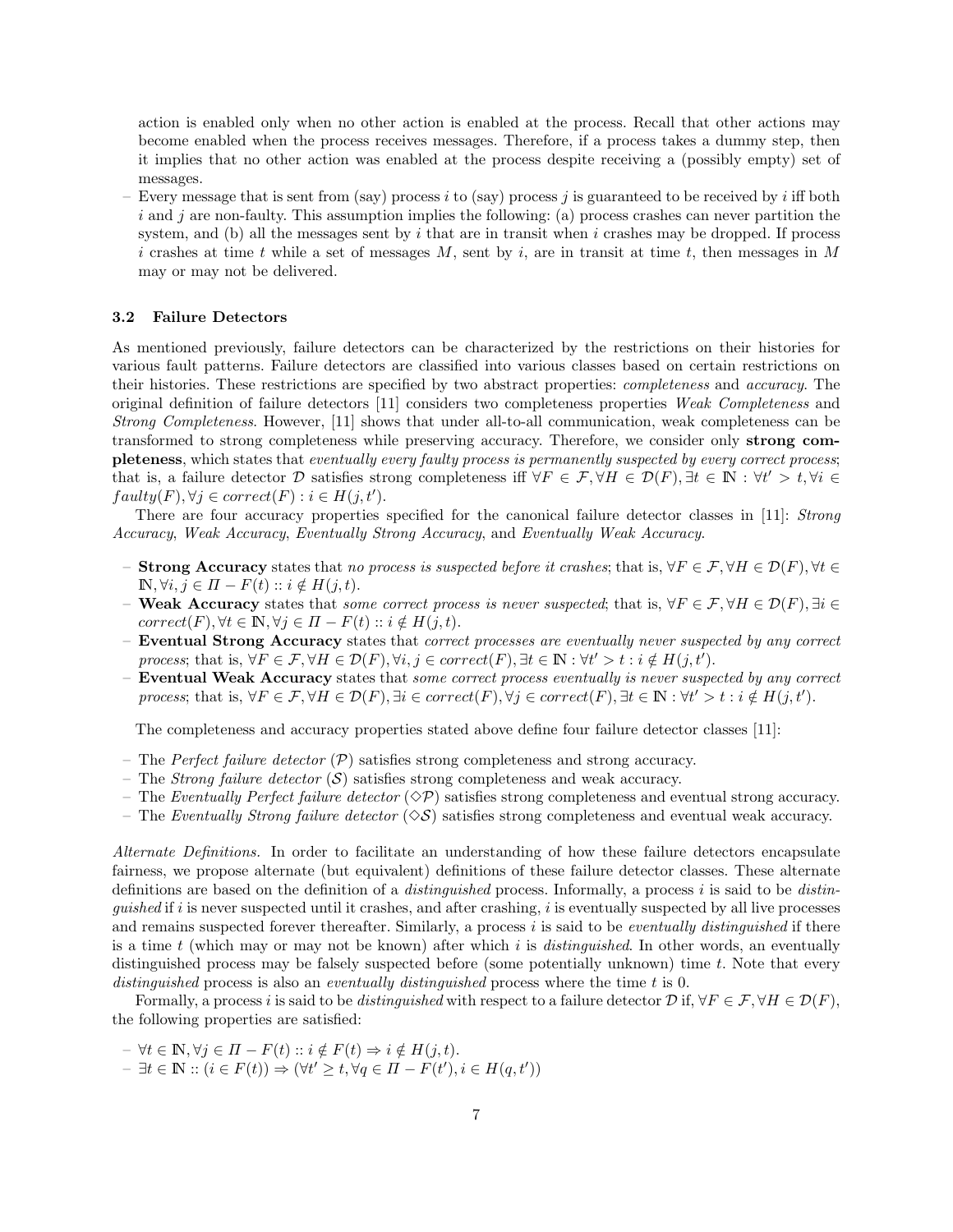Similarly, a process i is said to be *eventually distinguished* with respect to a failure detector  $\mathcal{D}$  if,  $\forall F \in$  $\mathcal{F}, \forall H \in \mathcal{D}(F)$ , the following properties are satisfied:

 $- \forall j \in correct(F), \exists t \in \mathbb{N} : \forall t' > t : i \notin F(t') \Rightarrow i \notin H(j, t').$  $- \exists t \in \mathbb{N} :: (i \in F(t)) \Rightarrow (\forall t' \geq t, \forall q \in \Pi - F(t'), i \in H(q, t'))$ 

Based on this definition of a distinguished process (and the auxiliary definition of an eventually distinguished process), we redefine the four failure detectors classes as follows:

- $-$  P is a failure detector for which every process is distinguished.
- $-$  S is a failure detector for which some correct process is distinguished, and all faulty processes are eventually distinguished.
- $-\diamondsuit \mathcal{P}$  is a failure detector for which every process is eventually distinguished.
- $-\diamondsuit$  is a failure detector for which some correct process is eventually distinguished, and all faulty processes are eventually distinguished.

Note that in all the four failure detector classes, faulty processes are eventually distinguished. This corresponds to strong completeness [11] which states that there exists a time after which every crashed process is permanently suspected by all correct processes.

#### 3.3 Fairness Constraints

We claim that Chandra-Toueg failure detectors encapsulate *fairness* guarantees of the underlying system. Fairness is of two kinds: computational and communicational. Computational fairness restricts the number of steps executed by processes relative to each other. Communicational fairness restricts the number of steps executed by the recipient of a message while that message is in transit.

Computational Fairness. A common specification for computational fairness is bounded relative process speeds [17]. A system is said to have a bound  $\Phi$  on relative process speeds if the following holds. In each run  $\alpha$  of the system, and the associated fault pattern F, for each process i, in each time interval of the form  $[t_1, t_2]$  in which process i takes  $\Phi + 1$  steps, all the processes not in  $F(t_2)$  are guaranteed to take at least 1 step. Note that this fairness property is symmetric in the following sense. In a system where relative process speeds are bounded by  $\Phi$ , let i and j be two processes. In any duration where process i takes  $\Phi + 1$  steps, if process  $j$  is live during the entire duration, then  $j$  is guaranteed to take at least one step. This behavior holds even when the roles of i and j are reversed. That is, in any duration where j takes  $\Phi + 1$  steps, if i is live during the entire duration, then i is guaranteed to take at least one step. However, it is possible to define computational fairness properties that are asymmetric.

We next give our definition of computational fairness. A process i is said to be  $k$ -proc-fair (where k is a non-negative integer) in a run  $\alpha$ , if, for all processes  $j \in \Pi$ , in every segment of  $\alpha$  in which j takes exactly  $k+1$  steps, either (1) i takes at least one step, or (2) i has crashed before the end of the segment. Similarly, a process i is said to be *eventually k-proc-fair* in  $\alpha$ , if, for all processes  $j \in \Pi$ , there exists a (potentially unknown) time  $t_{gst}$  such that, in all execution segments of  $\alpha$  that begin after  $t_{gst}$  in which j takes exactly  $k+1$  steps, either (1) i takes at least one step, or (2) i has crashed before the end of the segment. That is, i is k-proc-fair in  $\alpha$  from time  $t_{ast}$  onwards.

Note that i being k-proc-fair with respect to j does not imply j being k-proc-fair with respect to i. As such, proc-fairness is an asymmetric fairness property. This is an important distinction between computational fairness and bounded relative process speeds defined in [18, 17]. Bounded relative process speeds may be viewed as a special case where every process is (eventually)  $k$ -proc-fair.

Communicational Fairness. Constraining communication delay in terms of fairness is not straightforward. For a process i to satisfy communicational fairness, it is necessary that i not take 'too many steps' while a message m is en route to i. However, there is one exception: if the sender of m crashes while m is in transit to i, then i can take an arbitrary number of steps before  $m$  is delivered. In fact,  $m$  may even be dropped.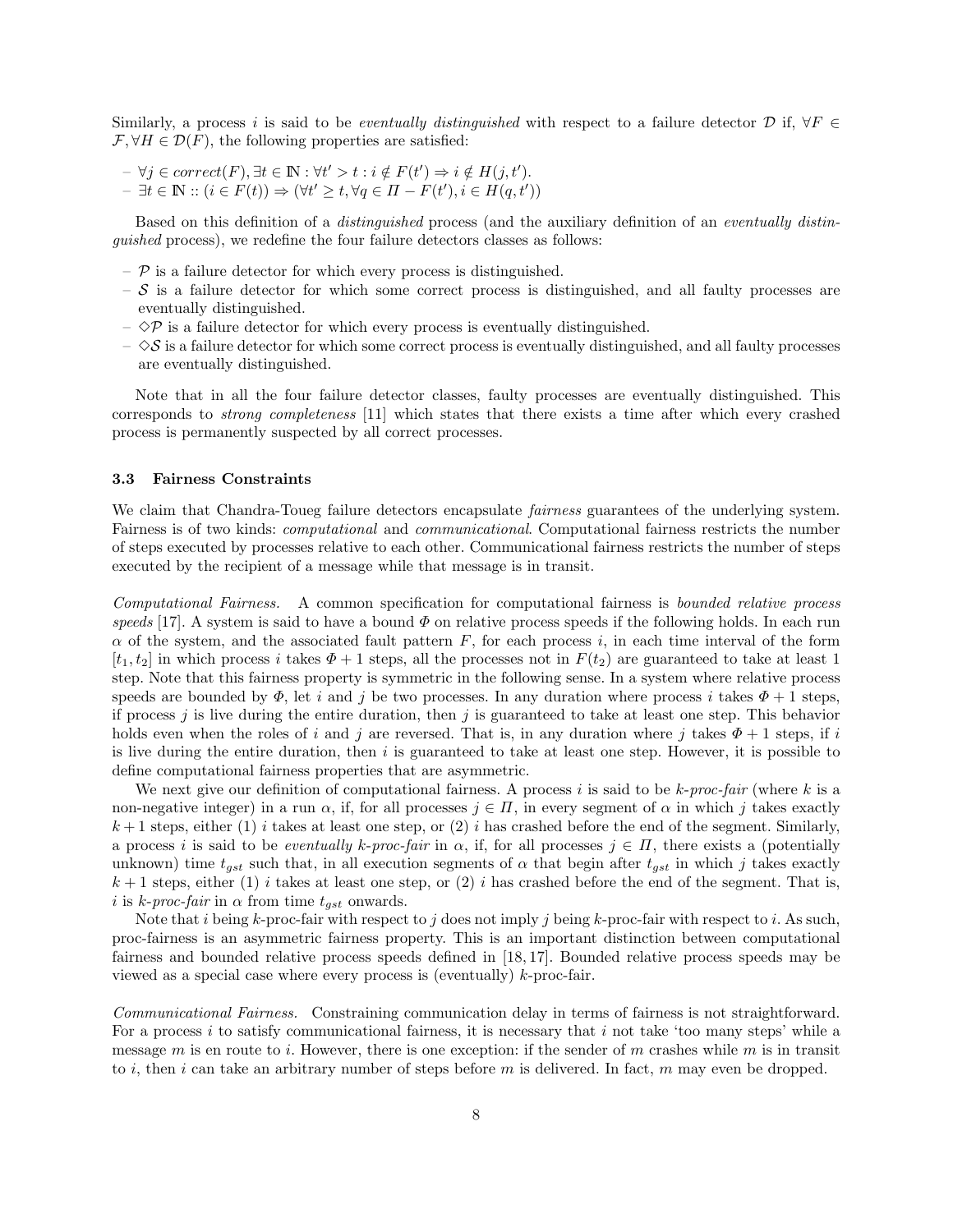We capture the above intuition through the following definition for a *com-fair* process. A process i is said to be d-com-fair (where d is a non-negative integer) in a run  $\alpha$ , if, for all processes  $j \in \Pi$ , for each message m sent from i to j in  $\alpha$ , during the segment of  $\alpha$  that starts from the step in which m is sent, contains exactly d steps by j, and ends with a step by j, either (1) m is received by j, or (2) i has crashed before the end of the segment.

Similarly, a process i is said to be *eventually d-com-fair* (where d is a non-negative integer) in  $\alpha$  if, there exists a (potentially unknown) time  $t_{ast}$  such that, for all processes  $j \in \Pi$ , for each message m sent from i to j in  $\alpha$  after time  $t_{ast}$ , during the segment of  $\alpha$  that starts from the step in which m is sent, contains exactly d steps by j, and ends with a step by j, either (1) m is received by j, or (2) i has crashed before the end of the segment. That is, i is d-com-fair from time  $t_{ast}$  onwards.

In traditional partially synchronous models [18, 17] the bounds on message delay are measured in realtime units and the de facto upper bound of one step per unit time on process speeds imposes an upper bound on the number of steps taken by both the sender and the recipient of the message. In contrast, we measure the bounds on communicational fairness as the number of steps taken by the recipient, and not the sender. The reason for such discrepancy is the following. Since these traditional models assume that relative process speeds are bounded, if some live process takes a bounded number of steps while a message is in transit, then all processes take a bounded number of steps while that message is in transit. Hence, asserting the existence of a bound on the number of steps by the sender is equivalent to asserting the existence of a bound on the number of steps by the recipient in the same time interval. In our case, since computational fairness is not a symmetric property, a bound on the number of steps by the sender need not translate to a bound on the number of steps by the receiver in the same time interval. Consequently, we denominate communicational fairness as the number of steps taken by the recipient.

Furthermore, we bound the number of steps taken by the recipient only while the sender is live for the following reason. While the sender is not crashed, it can successfully maintain an operational communication link with the recipient, and the link can ensure that messages are delivered before the recipient takes 'too many steps'. However, if the sender crashes, the link is no longer guaranteed to stay operational, and no guarantees can be provided on message delay and delivery.

#### 3.4 Fairness-Based Partially Synchronous System Models

We present four partially synchronous system models that represent the fairness encapsulated by the four Chandra-Toueg failure detectors specified in Sect. 3.2.

- 1. All Fair  $(\mathcal{A}F)$  is an asynchronous system model where, in every run, all processes are both k-proc-fair and  $d$ -com-fair, for known  $k$  and  $d$ .
- 2. Some Fair  $(SF)$  is an asynchronous system model where, in every run, some correct process is both  $k$ -proc-fair and  $d$ -com-fair, for known  $k$  and  $d$ .
- 3. Eventually All Fair  $(\Diamond A\mathcal{F})$  is an asynchronous system model where, in every run, all the processes are both eventually k-proc-fair and eventually d-com-fair, for known k and d.
- 4. Eventually Some Fair  $(\Diamond S\mathcal{F})$  is an asynchronous system model where, in every run, some correct process is both eventually k-proc-fair and eventually  $d$ -com-fair, for known k and  $d$ .

Next we describe the methodology used to prove our results.

### 4 Methodology

We claim that the Chandra-Toueg oracles encapsulate fairness (and not real-time) properties of the underlying system. We will show that the amount of fairness encapsulated by these oracles is specified by the aforedescribed fairness-based system models. In a precise sense,  $\mathcal{AF}, \mathcal{SF}, \Diamond \mathcal{AF},$  and  $\Diamond \mathcal{SF}$  specify the exact amount of fairness encapsulated by  $\mathcal{P}, \mathcal{S}, \Diamond \mathcal{P},$  and  $\Diamond \mathcal{S}$ , respectively. Alternatively, it can be said that  $\mathcal{AF}$ ,  $S\mathcal{F}, \Diamond \mathcal{AF},$  and  $\Diamond S\mathcal{F}$  are the 'weakest' system models to implement  $\mathcal{P}, \mathcal{S}, \Diamond \mathcal{P},$  and  $\Diamond \mathcal{S},$  respectively.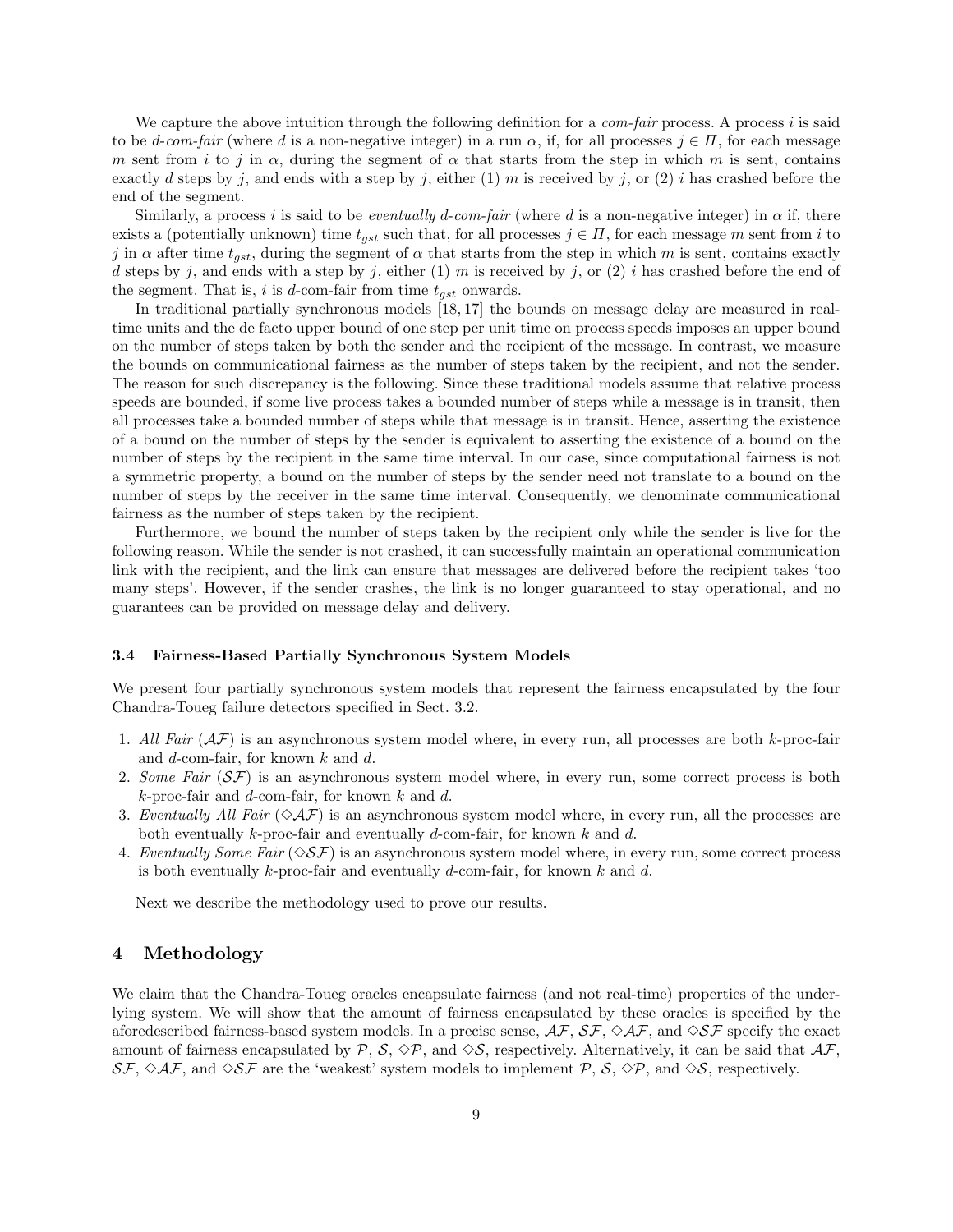The methodology used to establish the above equivalence is as follows. First, we present a construction called a scheduler (described in Sect. 5) that queries a Chandra-Toueg oracle in an otherwise asynchronous system to schedule distributed applications such that each process executes its application steps 'fairly' with respect to other processes (and messages). The fairness properties guaranteed by the scheduler depend on the available failure detector. By employing  $P$ ,  $S$ ,  $\Diamond P$ , or  $\Diamond S$ , the scheduler provides fairness guarantees specified by  $\mathcal{AF}, \mathcal{SF}, \Diamond \mathcal{AF},$  or  $\Diamond \mathcal{SF},$  respectively. This shows that the failure detectors encapsulate at least as much fairness as is specified in the corresponding fairness-based system models. Next, we present an algorithm (described in Sect. 6) which implements a Chandra-Toueg oracle on top of these fairness-based systems. When this algorithm is deployed in  $\mathcal{AF}, \mathcal{SF}, \Diamond \mathcal{AF},$  or  $\Diamond \mathcal{SF},$  it implements  $\mathcal{P}, \mathcal{S}, \Diamond \mathcal{P},$  or  $\Diamond \mathcal{S},$ respectively. Thus, we show that these failure detectors encapsulate no more guarantees on fairness than what is provided by the corresponding fairness-based systems.

# 5 Extracting Fairness from Chandra-Toueg Failure Detectors

In this section, we present a distributed scheduler that 'extracts' the fairness encapsulated by the Chandra-Toueg failure detectors. The scheduler is assumed to serve a distributed application; it determines the times at which the application modules at each process execute their respective steps such that appropriate fairness constraints on the relative ordering of steps and message receipts are maintained.

### 5.1 Interface Between Scheduler and Application

The scheduler interacts with the application through  $executeAPP()$ ,  $receiveAPP()$ , and  $sendAPP()$  interfaces (specified in Alg. 1.2). The scheduler enables the application to take a step by invoking  $executeAPP()$ and in response, the application takes a single atomic step. If multiple actions of the application are enabled to be executed, then the scheduler is assumed to make a non-deterministic choice among the enabled actions subject to the constraint of weak fairness (which states that a continuously enabled action is eventually executed).

The application receives messages sent by other processes through the  $receiveAPP()$  interface. The scheduler at each process  $i$  takes all the messages destined for the application module at  $i$  and stores them locally in a receive buffer. When the application takes a step, the scheduler delivers the messages in the receive buffer to the application through  $receiverAPP()$ . Note that the application does not have control over the invocation of receiveAPP(); this is performed by the scheduler to ensure that the application receives messages 'on time'.

The application sends messages via the  $sendAPP()$  interface. While taking a step, if the application at process i invokes sendAPP(), the scheduler at i stores all the messages that the application wants to send to all the processes in a *local send buffer*. The scheduler at  $i$  then sends the messages to destination processes where they are stored in the receive buffers of the destination processes. These messages are then received by the respective recipient processes when the scheduler modules at the latter processes invoke  $receiveAPP()$ .

#### 5.2 Fairness Guarantees Provided by the Scheduler

The algorithm presented is a universal construction for the Chandra-Toueg hierarchy in the sense that depending on the failure detector used by the algorithm, the appropriate fairness guarantees are provided by the distributed scheduler to the application being scheduled. For example, if the application module at (a live) process (say)  $i$  is guaranteed to be scheduled to take at least one step in all durations where other processes (that are live in that duration) have taken at least  $k+1$  steps, then the scheduler is said to provide k-proc-fairness for process i. Similarly, while a message m is is in transit to process i, if the application module at i is guaranteed to be scheduled to take fewer than  $d$  steps and guaranteed to receive  $m$  within  $d$ steps, then the scheduler is said to provide d-com-fairness for process  $i$ .

The local scheduler module is always in one of two states: *waiting* and *active*. When the scheduler module is *waiting*, the associated application module is not permitted to take steps. Upon becoming *active*,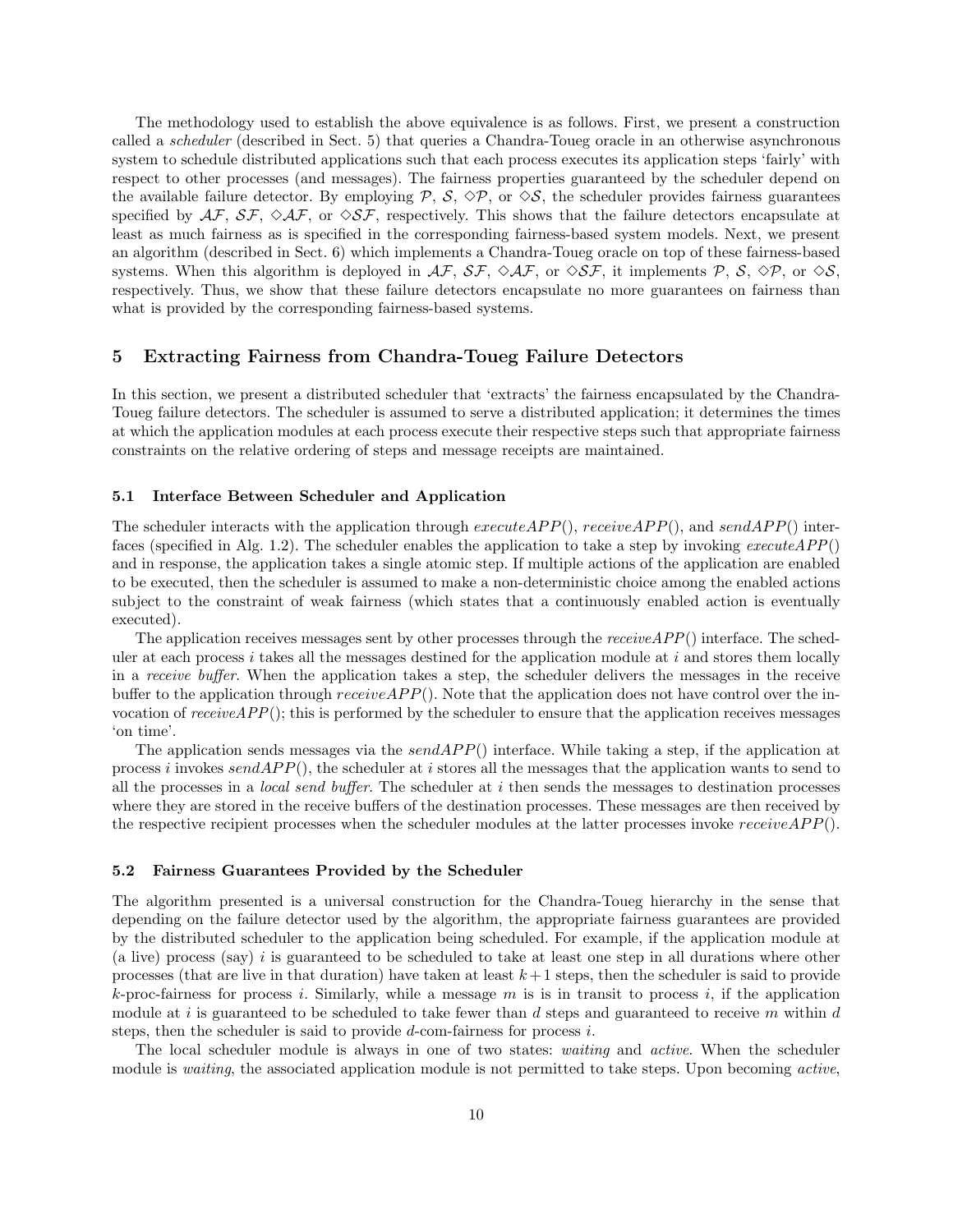the scheduler module permits the associated application module to execute a single enabled step; we assume that the application at each process always has some enabled step that it can take. After the application takes exactly one step, the scheduler goes back to waiting. Additionally, the distributed scheduler 'intercepts' and forwards all the communication among the application modules.

The properties to be satisfied by the distributed scheduler are *local progress* and *fairness. Local progress* states that every correct process must be scheduled to execute its application steps infinitely often, regardless of process crashes in the system. Fairness properties are as follows.

- If the distributed scheduler uses P, then the scheduler provides the  $\mathcal{AF}$  system model guarantees to the scheduled application.
- If the distributed scheduler uses S, then the scheduler provides the  $S\mathcal{F}$  system model guarantees to the scheduled application.
- If the distributed scheduler uses  $\Diamond \mathcal{P}$ , then the scheduler provides the  $\Diamond \mathcal{A} \mathcal{F}$  system model guarantees to the scheduled application.
- If the distributed scheduler uses  $\Diamond S$ , then the scheduler provides the  $\Diamond S\mathcal{F}$  system model guarantees to the scheduled application.

#### 5.3 Algorithm Description

The algorithm in Alg. 1.1 and 1.2 implements a distributed scheduler with dynamic heights and permits. Alg. 1.1 shows the actions of the scheduler and Alg. 1.2 shows the interface between the scheduler and the scheduled application. The idea of dynamic heights (also called priorities) and permits (also called forks) is borrowed from the algorithms to solve the dining philosophers problem in [12] and [36]. Each process is assigned a static unique id and all the ids are known to all the processes in the system.

In Alg. 1.1 each process i has the following variables:  $s_i$  state which determines if the process is waiting or *active*. The height of a process is stored in the variable  $s_i$ . In which is initially 0. Each process i also uses sequence numbers to tag its message requests and the sequence number is stored in the variable  $s_i$  seq. For each other process  $j$  in the system,  $i$  maintains the variables: (a)  $s_i$  permit<sub>j</sub> to determine if the permit shared with j is currently held by i, (b)  $s_i$  req<sub>j</sub> to determine if the request token (or simply token) to request a permit from j is currently at i, (c)  $s_i$ .ht<sub>j</sub> which stores the last received value of j's height (in permits and request messages), and (d)  $s_i$ .maxAck<sub>j</sub> which stores the application-message request with latest sequence number for which  $i$  has received application messages from  $j$ .

Every pair of processes  $i$  and  $j$  share a permit and a token. Between every pair of processes, initially, permits are held by the higher-id process and the tokens are held by the lower-id process. All processes start in the *waiting* state. For a *waiting* process to become *active*, it must collect all its shared permits. A waiting process requests missing permits in Action 1. Upon receiving such a request in Action 2, the process determines if the request should be honored based on the following condition: if the process is waiting, holds the shared permit, and the requesting process has greater height (or equal height and higher process-id), then the process relinquishes the permit. Otherwise the process simply holds the token and defers sending the permit if the permit is present.

Upon receiving a permit in Action 3, the process again determines if the permit should be kept/deferred or sent based on the same condition mentioned previously.

Once a waiting process receives all shared permits from processes not suspected by the failure detector  $D$ , the process becomes *active* in Action 4. When a process i becomes *active*, it solicits any messages for which the active process is the recipient by sending an application-message request to all the processes in the system. Each such message contains a unique sequence number  $s_i$  seq. Process i tracks the receipt of responses to its application-message requests by storing the largest sequence number for which application messages have been received in the variable  $s_i$ .maxAck<sub>j</sub>.

Application-message requests are received in Action 5. When a process j receives such a request from a process i with a sequence number num, process j sends the contents of its local send buffer for process i in response with the same sequence number  $num$ . Process i receives this response to its request in Action 6,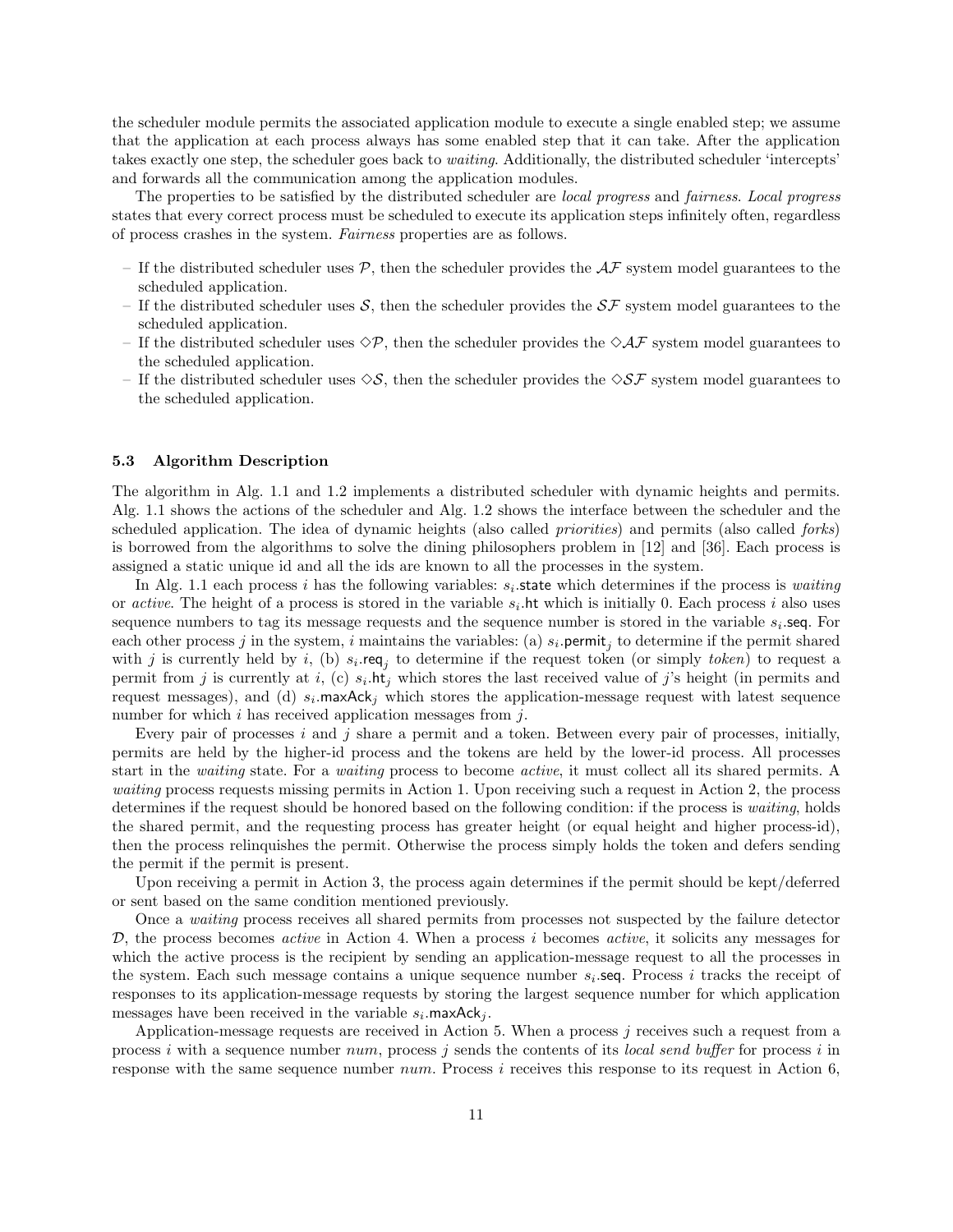enum  $\{waiting, active\} : s_i$ .state ← waiting State variable is initially set to waiting integer  $s_i$ .ht  $\leftarrow 0$  The height of process i integer  $s_i$  seq  $\leftarrow 0$  Generates a new sequence number to solicit messages from other processes  $\forall j \in \Pi - \{i\}$ : **boolean**  $s_i$  permit<sub>i</sub> ←  $(i.d > j.d)$  Process with higher id holds the shared permit **boolean**  $s_i$ .req<sub>j</sub> ← (*i.id* < *j.id*) <br>**holds** the shared request token<br>**integer**  $s_i$ .ht<sub>j</sub> ← 0<br>**Process i's view of the height of process j** Process i's view of the height of process j integer  $s_i$  maxAck<sub>i</sub>  $\leftarrow 0$  The highest sequence number among the messages received from j set  $s_i$  send buffer  $i \leftarrow \emptyset$  The send buffer through which application at i sends messages to j set  $s_i$ .receive buffer  $j \leftarrow \emptyset$  The receive buffer from which application at i receives messages from j 1 :  $\{s_i$ .state = waiting  $\} \longrightarrow$  Action 1 2 :  $\forall j \in \Pi - \{i\}$  where  $s_i$ .req<sub>i</sub>  $\wedge \neg s_i$ .permit<sub>i</sub> do Request permit 3 : send  $\langle request, s_i.$ ht $\rangle$  to  $s_j$ ;  $s_i$ .req<sub>i</sub>  $\leftarrow false$ 4 : {upon receive  $\langle request, \text{ht} \rangle$  from  $s_i$ }  $\longrightarrow$  Action 2 5 :  $s_i \cdot \text{req}_j \leftarrow true$ <br>  $s_i \cdot \text{lt } t$ <br>  $s_i \cdot \text{lt } t$ <br>  $s_i \cdot \text{lt } t$ <br>  $s_i \cdot \text{lt } t$ <br>  $s_i \cdot \text{len } t$ <br>  $s_i \cdot \text{ls}$ <br>  $s_i \cdot \text{ls}$ <br>  $s_i \cdot \text{ls}$ <br>  $s_i \cdot \text{ls}$ <br>  $s_i \cdot \text{ls}$ <br>  $s_i \cdot \text{ls}$ <br>  $s_i \cdot \text{ls}$ <br>  $s_i \cdot \text{ls}$ <br>  $s_i \cdot \text{ls}$ and  $s_i$  has higher priority 7 : if  $(s_i.\text{permit}_i \wedge (s_i.\text{state} = waiting) \wedge ((ht > s_i.\text{ht}) \vee ((ht = s_i.\text{ht}) \wedge (i < j)))$ 8 : send  $\langle permit, s_i.$ ht $\rangle$  to  $s_j$ ;  $s_i.$ permit $i_j \leftarrow false$ 9 : {upon receive  $\langle permit, ht \rangle$  from  $s_i$ }  $\longrightarrow$  Action 3 10 :  $s_i$ .permit  $\leftarrow true$ 11 :  $s_i$ .ht<sub>i</sub>  $\leftarrow$  ht 12 : if  $(s_i \cdot \text{req}_i \land (s_i \cdot \text{state} = waiting) \land ((ht > s_i \cdot \text{ht}) \lor ((ht = s_i \cdot \text{ht}) \land (i < j)))$  Send permit if  $s_i$  is waiting 13 : send  $\langle permit, s_i.$ ht $\rangle$  to  $s_j$ ;  $s_i.$  permit $s_i \leftarrow false$  and  $s_j$  has higher priority 14 : { $(s_i.\textsf{state} = waiting) \land (\forall j \notin \mathcal{D} \setminus \{i\} :: s_i.\textsf{permit}_j)\} \longrightarrow$  $Action 4 (Note: D is queried)$ 15 :  $s_i$ .state ← active  $\overline{a}$  Active upon holding permits from trusted processes 16 : increment  $s_i$  seq by 1 Generate a new seq. no. to tag a request message 17 : foreach j in  $\Pi - \{i\}$ 18 : send  $\{getMsg, s_i.\text{seq}\}$  to  $s_j$  Send a request for messages to all processes 19 : {upon receive  $\langle getMsg, num \rangle$  from  $s_j$ }  $\longrightarrow$  Action 5 20 :  $S \leftarrow s_i$  send buffer  $i$ 21 :  $s_i$ .send\_buffer $j \leftarrow \emptyset$ 22 : send  $\langle S, num \rangle$  to  $s_j$  Send the contents of the local send buffer  $23: \{(\text{upon receive } \langle S', num \rangle \text{ from } s_j)\} \longrightarrow$  Action 6 24 : si.receive\_buffer $j \leftarrow s_i$ .receive\_buffer $j \cup S'$ Add to local receive buffer 25 :  $s_i$ .maxAck<sub>j</sub> ←  $max(num, s_i)$  **update max.** ack receive so far. 26 :  $\{(s_i.\textsf{state} = active) \land (\forall j \in \Pi - \{i\} :: ((s_i.\textsf{maxAck}_j = s_i.\textsf{seq}) \lor (j \in \mathcal{D})))\} \longrightarrow$  Action 7 (Note:  $\mathcal D$  is queried) 27 : execute APP() Execute an application step; execute APP() is specified in Alg. 1.2 28 :  $s_i$ .ht  $\leftarrow$  min( $\forall j \in \Pi - \{i\} :: s_i$ .ht<sub>j</sub>,  $s_i$ .ht) – 1 29 :  $\forall j \in \Pi - \{i\}$  where  $(s_i.\text{permit}_i)$ Reduce height below all the neighbors whose heights are known. 30 : send  $\langle permit, s_i.ht \rangle$  to  $s_j$ ;  $s_i$ .permit $j \leftarrow false$ <br>31 :  $s_i$ .state  $\leftarrow$  waiting  $\qquad \qquad$  Exit the active state after executing an application step  $Exit$  the active state after executing an application step

Alg. 1.1. Actions for scheduler at process i.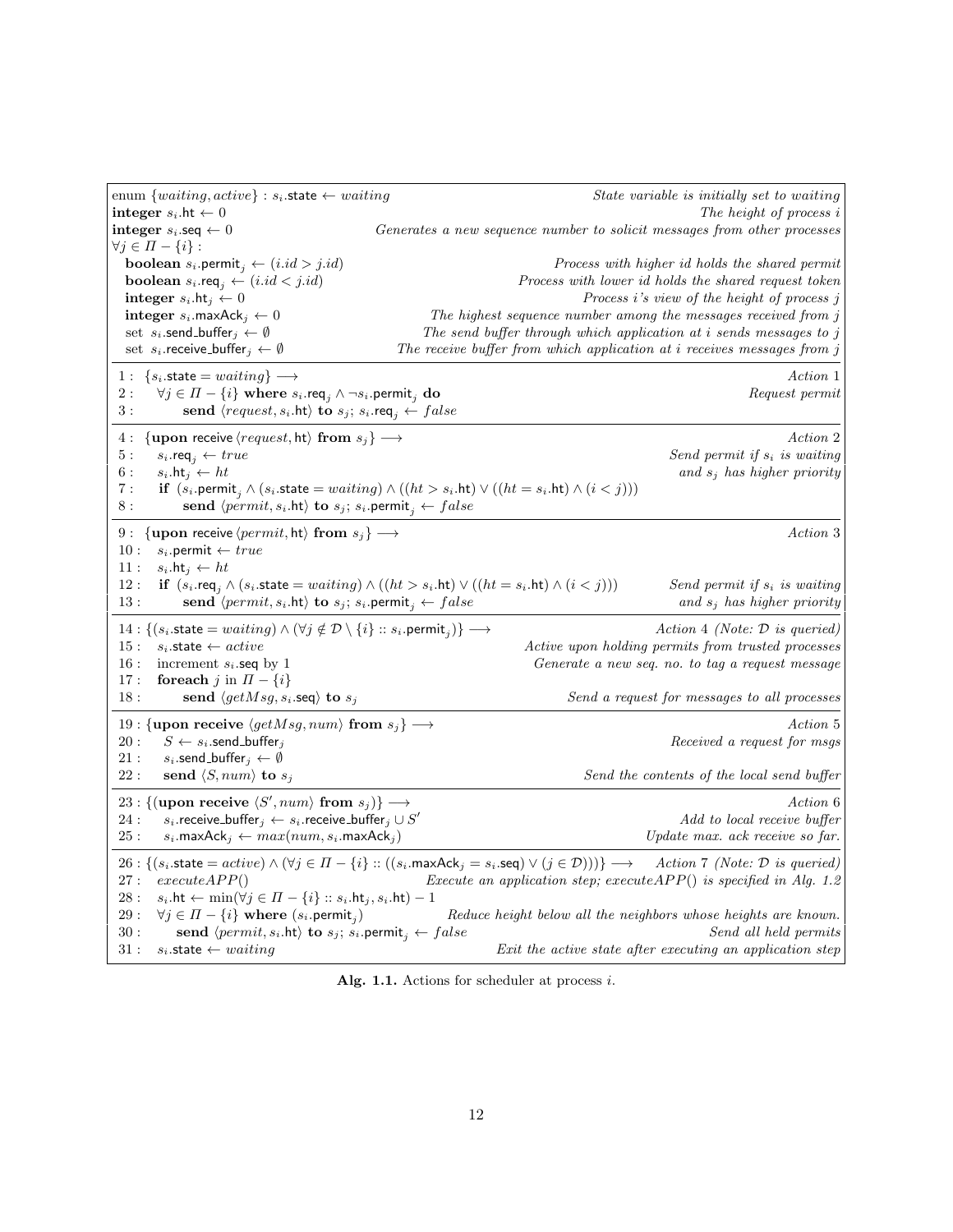| $procedure \; executeAPP()$<br>execute an enabled application step where<br>$receiveAPP()$ delivers messages to the application<br>application step invokes $sendAPP(m, j)$ to send message m to process j                             |
|----------------------------------------------------------------------------------------------------------------------------------------------------------------------------------------------------------------------------------------|
| procedure $receiveAPP()$<br>$return Value \leftarrow \cup_{\forall j \in \Pi - \{i\}} \{(s_i.\text{receive\_buffer}_j, j)\}\$<br>$\forall j \in \Pi - \{i\}$ do $s_i$ receive buffer $i \leftarrow \emptyset$<br>return $return Value$ |
| <b>procedure</b> sendAPP $(m, j)$<br>$s_i$ send_buffer $i \leftarrow s_i$ send_buffer $i \cup \{m\}$                                                                                                                                   |

Alg. 1.2. Interaction between the scheduler and the application at process i.

process i takes all the received messages and adds them its *local receive buffer*; it also updates  $s_i$  maxAck<sub>j</sub> if num is the largest sequence number for which i has received application messages from  $i$ .

If the active process i has received application messages for its latest application-message request from all the processes it doesn't suspect, then Action 7 is enabled at i. In Action 7, i invokes  $executeAPP()$  to execute an application step before transiting to the waiting state. When the process executes an application step, the application is given all the messages in the *local receive buffer* via the *receiveAPP*() interface described in Alg. 1.2, and the application step sends messages by invoking  $sendAPP()$  described in Alg. 1.2 which simply adds the message to the *local send buffer*. These messages are not sent until an application-message request is received from the scheduler module at the recipient of these messages.

Eventually, the process exits its active state by reducing its height below all processes (whose shared permits it holds), sends all the permits away and transits to waiting in Action 7.

#### 5.4 Proof of correctness

In this section we prove that the distributed scheduler in Alg. 1.1 satisfies the local progress and fairness properties specified in Sect. 5. For the purpose of the proof, consider an arbitrary run  $\alpha$  of Alg. 1.1.

Lost request tokens or permits can prevent progress, while duplicated request tokens or permits can compromise fairness. First we prove that every pair of processes share a unique permit and a unique request token. We use the following notation to denote that a message of type  $y$  is in transit from process  $i$  to  $j$ :  $M_{i\rightarrow j}^y$ .

**Lemma 1.** For all configurations in  $\alpha$ , there exists exactly one request token between each pair of live processes; that is, for all pairs of processes  $(i, j)$ , exactly one of the following four expressions is true: (1)  $s_i.\mathsf{req}_j = true, \ (2) \ s_j.\mathsf{req}_i = true, \ (3) \ M^{request}_{i \rightarrow j} = true, \ and \ (4) \ M^{request}_{j \rightarrow i} = true.$ 

Proof. For each pair of processes, the initialization code creates a unique request token at the lower-priority process. Since communication channels are reliable, this token is neither lost nor duplicated while in transit. Only Actions 1 and 2 can modify the token variables. No token is lost, because every token received is locally stored (Action 2), and no token is locally removed unless it is sent (Action 1). No token is duplicated, because every token sent is locally removed, and no absent token is ever sent (Action 1). Thus, token uniqueness is  $\Box$  preserved.  $\Box$ 

**Lemma 2.** For all configurations in  $\alpha$ , there exists exactly one permit between each pair of live processes; that is, for all pairs of processes  $(i, j)$ , exactly one of the following four expressions is true: (1)  $s_i$ . permit<sub>j</sub> = true, (2)  $s_j$  permit<sub>i</sub> = true, (3)  $M_{i\rightarrow j}^{permit}$  = true, and (4)  $M_{j\rightarrow i}^{permit}$  = true.

Proof. For each pair of processes, the initialization code creates a unique permit at the higher-priority process. Since communication channels are reliable, this permit is neither lost nor duplicated while in transit. Only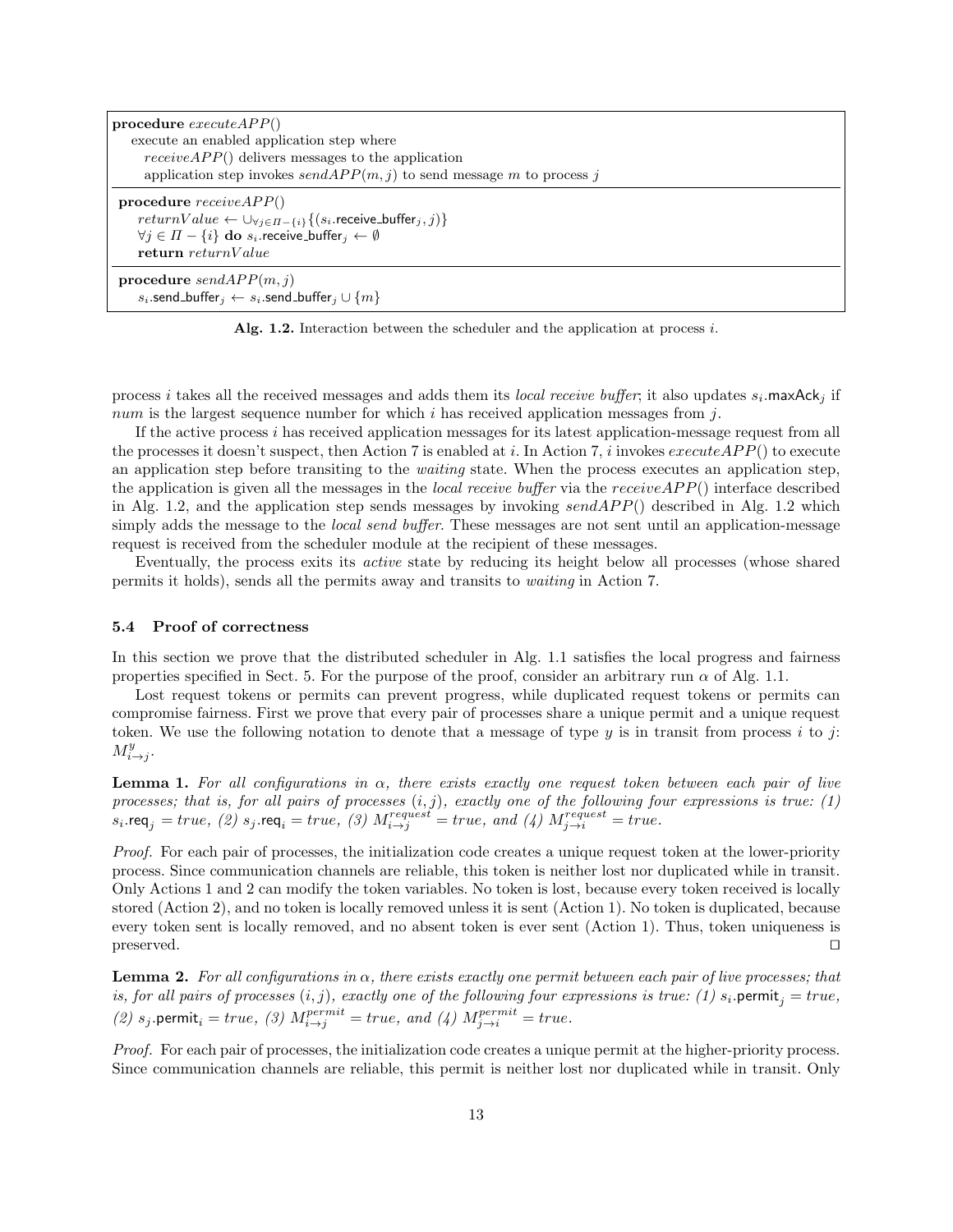Actions 2, 3, and 7 modify the permit variables. No permit is lost, because every permit received is locally stored (Action 3), and no permit is locally removed unless it is sent (Actions 2, 3, & 7). No permit is duplicated, because every permit sent is locally removed, and no absent permit is ever sent (Actions 2, 3, & 7). Thus, permit uniqueness is preserved.  $\square$ 

In order to prove local progress, we are required to show that every correct process is guaranteed to take application steps infinitely many times. This proof is established in two steps. Note that a process can execute its application action only when it is active. So, in the first step (Lemmas 3 and 4), we show that a correct process is active only for a finite duration. In the second step (Lemma 5 and Theorem 1), given that a correct process is active only for a finite time, we establish that every correct waiting process eventually becomes active. Since a correct process starts waiting when it stops being active, it follows that a correct process becomes active infinitely many times, and therefore takes application steps infinitely many times.

**Lemma 3.** For all configurations in  $\alpha$ , for all pairs of processes  $(i, j)$  where  $i \neq j$ ,  $s_i$  maxAck<sub>j</sub> never exceeds  $s_i$ .seq; that is,  $\forall i, j \in \Pi : i \neq j : s_i$ .max $\mathsf{Ack}_j \leq s_i$ .seq.

*Proof.* Initially,  $s_i$  seq =  $s_i$  maxAck<sub>j</sub> = 0, therefore the lemma is true initially. Note that the only action that changes the value of  $s_i$  seq is Action 4, and Action 4 increments the value by 1. Therefore, if the lemma was true before i executed Action 4, then the lemma is true upon executing Action 4 as well.

Note that the only action that changes the value of  $s_i$ . maxAck<sub>j</sub> is Action 6. If Action 6 increases the value of  $s_i$  maxAck<sub>j</sub>, then the increased value num is received by i in a message  $\langle msgSet', num \rangle$  from j. But note that j sends  $\langle msgSet', num \rangle$  to i only upon receiving  $\langle getMsg, num \rangle$  from i (Action 5). But in the message  $\langle getMsg, num \rangle$  sent by i to j (at time t'), the value of num (in line 25, Action 6, Alg. 1.1) is  $s_i$  seq at time t'. Inspection of the algorithm reveals that  $s_i$  seq is non-decreasing. Therefore, the new  $s_i$  maxAck<sub>j</sub> is either the current or a previous value of  $s_i$  seq. Therefore, if the lemma was true before i executed Action 4, then the lemma is true upon executing Action 4 as well.

Thus, the lemma is true initially, and the lemma is true after executing any action that changes the values of  $s_i$  seq and  $s_i$ . MaxAck<sub>j</sub>; thus proved.

Now we are ready to show that all correct processes are active only for finite durations.

**Lemma 4.** Let C be a configuration in  $\alpha$  at time t in which a process i is active. Then in some configuration  $C'$  at time  $t' > t$ , either i is crashed or i is waiting.

*Proof.* Given that process i is active in configuration C at time t, let the system be in configuration  $C''$  at time  $t'' \leq t$  such that i is active in all the configurations in the interval  $[t'', t]$  and i is not active at time  $t'' - 1$ . In other words, process i becomes *active* in the step that results in configuration  $C''$  at time  $t''$  (in Action 4), and i remains active through time  $t \geq t''$  in configuration C. If i is faulty, then i crashes at some time  $t' > t$ , thus satisfying the lemma.

However, if i is correct, then to prove the lemma we have to show that there exists a time after t at which i is waiting. Let the value of  $s_i$  seq in  $C''$  be num. From the code in Alg. 1.1, we see that the value of  $s_i$ , seq changes from num only in Action 4, which is enabled only when i is waiting. Therefore, the value of  $s_i$ , seq does not change from num until i transits from active to waiting. Also, from Action 4, we see that i sends the message  $\langle getMsg, num \rangle$  to all other processes in the step that i takes immediately preceding C''. For each correct process j, j receives the message  $\langle getMsg, num \rangle$  from i, executes Action 5, and sends  $\langle msgSet, num \rangle$  to i. The message  $\langle msgSet, num \rangle$  is eventually received by i (since i is still live) in Action 6 at time (say)  $t_{rj} > t''$ , and i sets the value of  $s_i$ .maxAck<sub>j</sub> to num.

We know from Lemma 3 that  $s_i$  maxAck<sub>j</sub> is always at most  $s_i$  seq, and we know that  $num = s_i$  seq =  $s_i$  maxAck<sub>j</sub> at time  $t_{rj}$ . From the code in Alg. 1.1, we see that the value of  $s_i$  maxAck<sub>j</sub> is non-decreasing, and we have already established that the value of  $s_i$  seq does not change until i transits from *active* to *waiting*. Therefore, from time  $t_{rj}$  until i transits to *waiting*,  $s_i$ .maxAck<sub>j</sub> =  $s_i$ .seq.

For each faulty process j, one the following is true: (1) eventually  $s_i$  max $\mathsf{Ack}_j = s_i$  seq and remains so until i transits to waiting, or  $(2)$  j crashes and by strong completeness, j is eventually and permanently suspected by the failure detector D.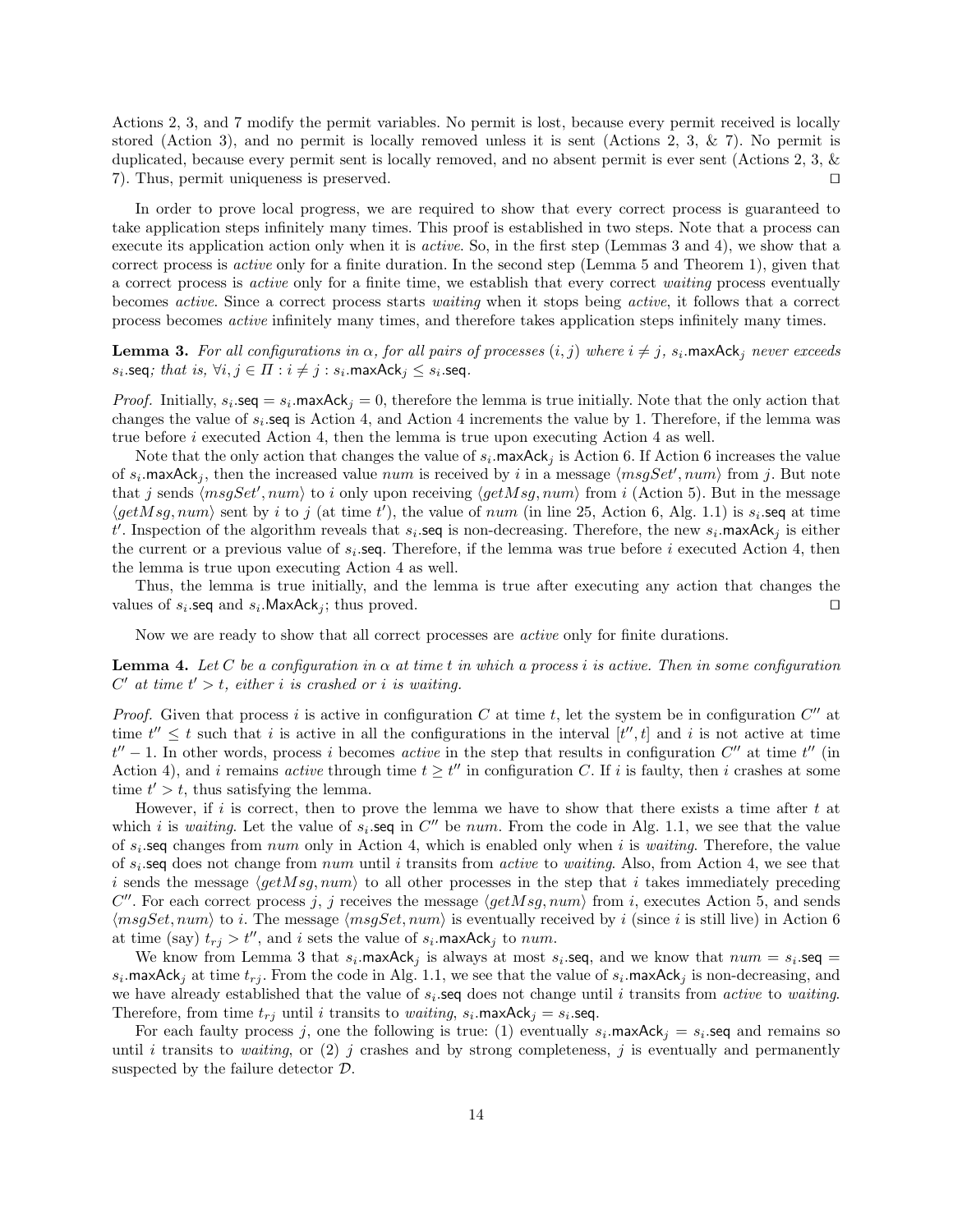Therefore, eventually for all processes  $j \in \Pi - \{i\}$ , either  $s_i$  maxAck $j = s_i$  seq or j is suspected by  $\mathcal{D}$ . That is, eventually, Action 7 is continuously enabled at i until Action 7 is executed, and after Action 7 is executed, i starts waiting. Thus, we showed that if a process i is active in configuration  $C$  at time t, then at some future configuration C' at time  $t' > t$  either i is crashed or i is waiting.

In order to prove progress, we need to show that every *waiting* process eventually becomes *active*. For this purpose, we introduce some definitions to construct a metric function on configurations of  $\alpha$ . First, we measure the priority distance between any two processes  $i$  and  $j$  in a configuration as:

$$
dist(i,j) = \begin{cases} 0, & \text{if } (s_i.\text{ht} < s_j.\text{ht}) \\ s_i.\text{ht} - s_j.\text{ht}. & \text{if } ((s_i.\text{ht} \ge s_j.\text{ht}) \\ < (i < j)) \\ s_i.\text{ht} - s_j.\text{ht} + 1, & \text{if } ((s_i.\text{ht} \ge s_j.\text{ht}) \\ < (i > j)) \end{cases}
$$

For any pair of processes i and j, in some configuration where j is waiting, suppose that  $dist(i, j) = d$ . While j remains waiting,  $s_j$  ht remains unchanged. Also, recall from Action 7 that each process reduces its height (below all the processes whose shared permits it holds) when exiting the *active* state. Consequently, d is an upper bound on the maximum number of times that process i can overtake process j and become active before either j becomes active or  $s_i$ .ht  $\lt s_j$ .ht. Now we define a metric function  $M: \Pi \to \mathbb{N}$  for each process  $j \in \Pi$  as follows:

$$
M(j) = \sum_{\forall i \in \Pi: i \neq j} dist(i, j)
$$

Note that M is bounded below by 0, and that  $M(j) = 0$  iff j currently has the highest priority value among all processes in  $\Pi$ . In general, the value of  $M(i)$  depends only on processes that currently have a higher priority than j. This is because  $dist(i, j) = 0$  for any process i with lower height than j or equal height as j but lower process id. If  $M(j) = b$ , then b is an upper bound on how many times any higher-priority process can become *active* before either  $j$  becomes *active* or  $j$  is the process with highest priority.

Also note that the metric value of each process in a given configuration is unique:  $(i \neq j) \Rightarrow M(i) \neq M(j)$ . Moreover,  $M(i) < M(j) \Leftrightarrow ((s_i.\text{ht} < s_j.\text{ht}) \vee ((s_i.\text{ht} = s_j.\text{ht}) \wedge (i < j)).$  These properties follow from the fact that priorities are totally ordered.

Finally, the metric value  $M(j)$  never increases while process j is waiting.  $M(j)$  can only increase by reducing the height  $s_j$ .ht in Action 7 while exiting the *active* state. Importantly, if j is the process with the largest height in the system, this change in relative priority actually causes the metric values of all other processes to decrease.

We now state and prove the following helper lemma for progress:

**Lemma 5.** Let C be any configuration in  $\alpha$  with at least one live waiting process. Let j be the live waiting process in C with minimal metric. Then there is a later configuration C' in  $\alpha$  such that: (1) j is active in C', or (2) j is crashed in C', or (3) some other process i is live and waiting and  $M(i) < M(j)$  in C'.

*Proof.* Assume in contradiction that in every configuration after  $C$ , j is live and waiting and has the minimal metric. We will show that eventually  $j$  is *active*, a contradiction.

Let  $C''$  be a configuration after C in  $\alpha$  in which all faulty processes have crashed and by strong completeness of  $D$ , all such crashed processes are permanently suspected. After  $C''$ , j only needs to collect permits from correct processes. We show that  $j$  succeeds in collecting and keeping all these permits, and thus,  $j$  will become active.

Let i be any correct process other than j. First we show that j will not lose the permit it holds with i. By hypothesis,  $j$  is *waiting* and has higher priority than any correct process from configuration  $C$  onwards (recall that  $M(j)$  never increases while j is *waiting*; hence, j will continue to be the highest priority process until it becomes *active*), so any request token received by  $j$  in Action 2 will be deferred. Note that it is possible for j to receive an 'old' request token from i which has higher priority value, thereby causing j to give up its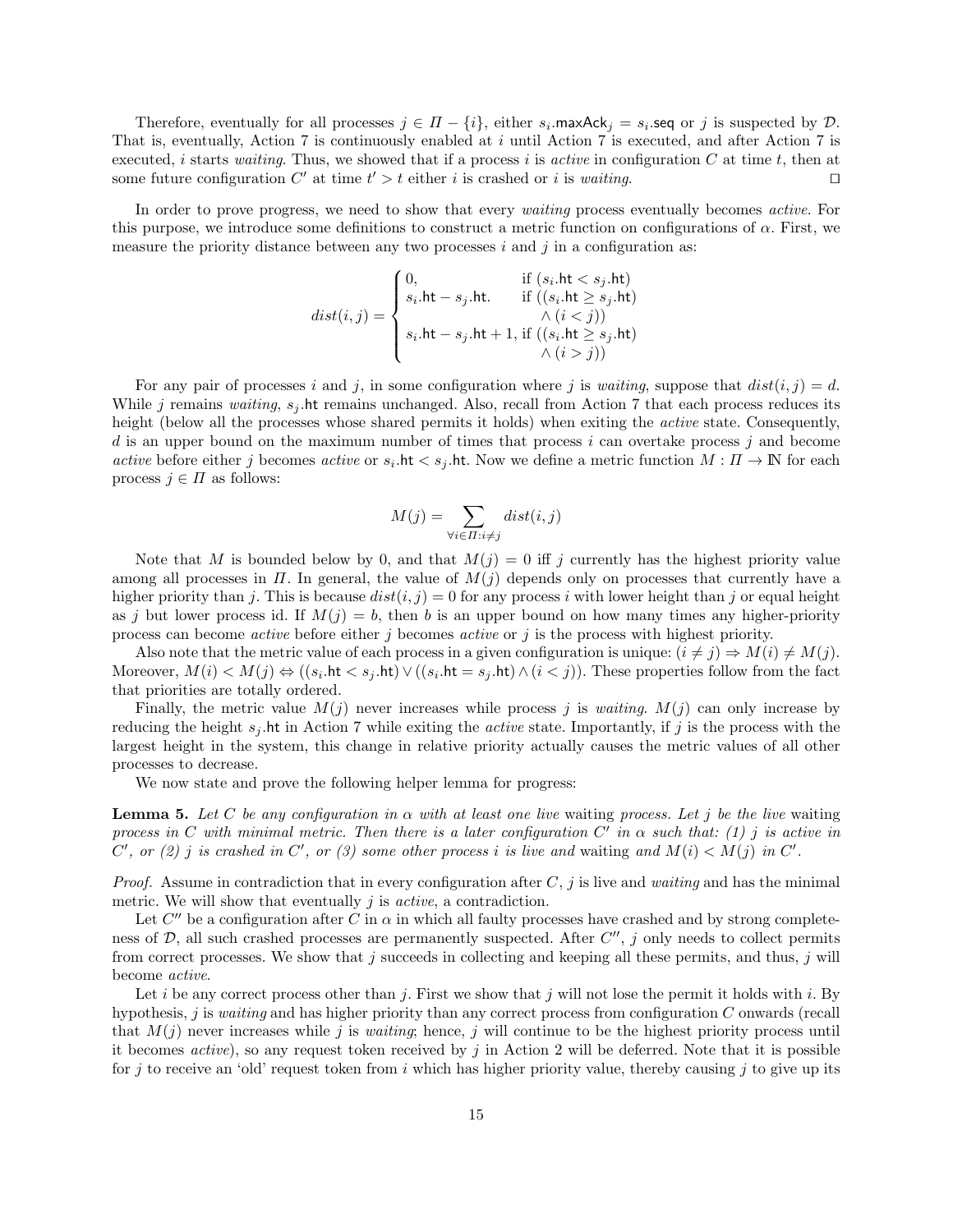shared permit. However, j will send the request token to i in Action 1 right after sending the permit, and this time i will have to return the permit to j because j has higher priority. Thereafter, eventually, j defers the request token from  $i$  until  $j$  becomes *active*.

Now we show that j will eventually acquire the permit shared with i. By Lemma 2, j shares a unique request token with i. All permits that were in transit to j when j started waiting are delivered in finite time. For any missing permits, if j holds the request token, then j will eventually send the corresponding token.

However, if j has neither the request token nor the shared permit upon transiting to *waiting*, then eventually the shared permit and the request token are either at i or at j. We now show that eventually j receives either the request token or the shared permit. For the purposes of contradiction, suppose eventually i holds both the permit and the request token permanently. If i is active, then i eventually starts waiting (by Lemma 4) and sends the permit to j in Action 5. If i is *waiting*, then depending on the order in which the request token and the permit arrived at  $i$ , process  $i$  executes either Action 2 or Action 3. Since priorities are non-increasing, the priority encoded in the token and the permit received by  $i$  must be at least as high as j's current priority. We have already established that j has the highest priority in the system. Therefore, in both Action 2 and Action 3,  $i$  sends the shared permit to  $j$ .

If j (eventually) receives the request token, then j sends this request token to i in Action 1. Recall that by the hypothesis,  $j$  has higher priority than  $i$ ; consequently, this permit request must be honored unless  $i$  is currently *active*. In the latter case, we know from Lemma 4 that i eventually exits to be *waiting*; therefore, the requested permit will be sent when i starts waiting in Action 5.

Thus, we conclude that if j remains *waiting* indefinitely, then j eventually suspects each faulty process and eventually holds the shared permit with each correct process. By Line 14, the guard on Action 4 is enabled. So j becomes active.  $\Box$ 

Thus, we see that a waiting correct process with the minimal metric eventually either becomes active or no longer has the minimal metric in the system. Since the set of processes in the system is finite and fixed, we conclude that eventually some waiting correct process (say)  $i$  with minimal metric becomes active and takes an application step. As a result, i reduces its priority, and consequently, the metric values of all other correct processes in the system decrease. Furthermore, when i transitions to waiting (again), it no longer has the minimal metric in the system (assuming there are other correct processes in the system); that is, some other correct process in the system has the minimal metric. Thus, by inductively applying this argument to all correct processes, we see that every correct process takes infinitely many steps. We prove this result in Theorem 1.

Theorem 1. Algorithm 1.1 satisfies local progress: every correct process takes infinitely many application steps.

*Proof.* Note that to prove the theorem, it is sufficient to prove the following claim: For every  $k$ , every configuration C of  $\alpha$ , and every correct process j, if  $M(j) = k$  in C, then there is a later configuration in which  $j$  is *active*. We prove this by a complete (strong) induction on metric values.

*Base Case:*  $k = 0$ . Suppose  $M(j) = 0$  in configuration C. Since 0 is the smallest possible value that the metric can have and j is correct, Lemma 5 implies that in some subsequent configuration  $C'$ , either j is active or there is another live waiting process i whose metric is smaller than j's metric in  $C'$ .

However, since j's metric can never increase while j is *waiting*, and it is not possible for a process to have a metric less than 0, no such live *waiting* process i exists. So, j eventually becomes *active*.

Inductive Case:  $k > 0$ . Suppose for every  $k' < k$ , every configuration C of  $\alpha$ , and every correct process j, if  $M(j) = k'$  in C, then there is a later configuration in which j is active. We must show that for every configuration C and every correct process j, if  $M(j) = k$  in C, then there is a later configuration in which j is active.

Let C be a configuration, and let j be a correct waiting process in C with  $M(j) = k$ . Suppose that k is the minimal metric value among all correct *waiting* processes in  $C$ . Then Lemma 5 applies to  $j$ , so we conclude that j eventually becomes active, or some correct process i with  $M(i) < M(j)$  starts waiting. Alternatively, suppose that  $k$  is not the minimal metric value among all correct *waiting* processes in  $C$ . Then some (other) correct waiting process i with  $M(i) < k$  already exists. Either way, we conclude that j eventually becomes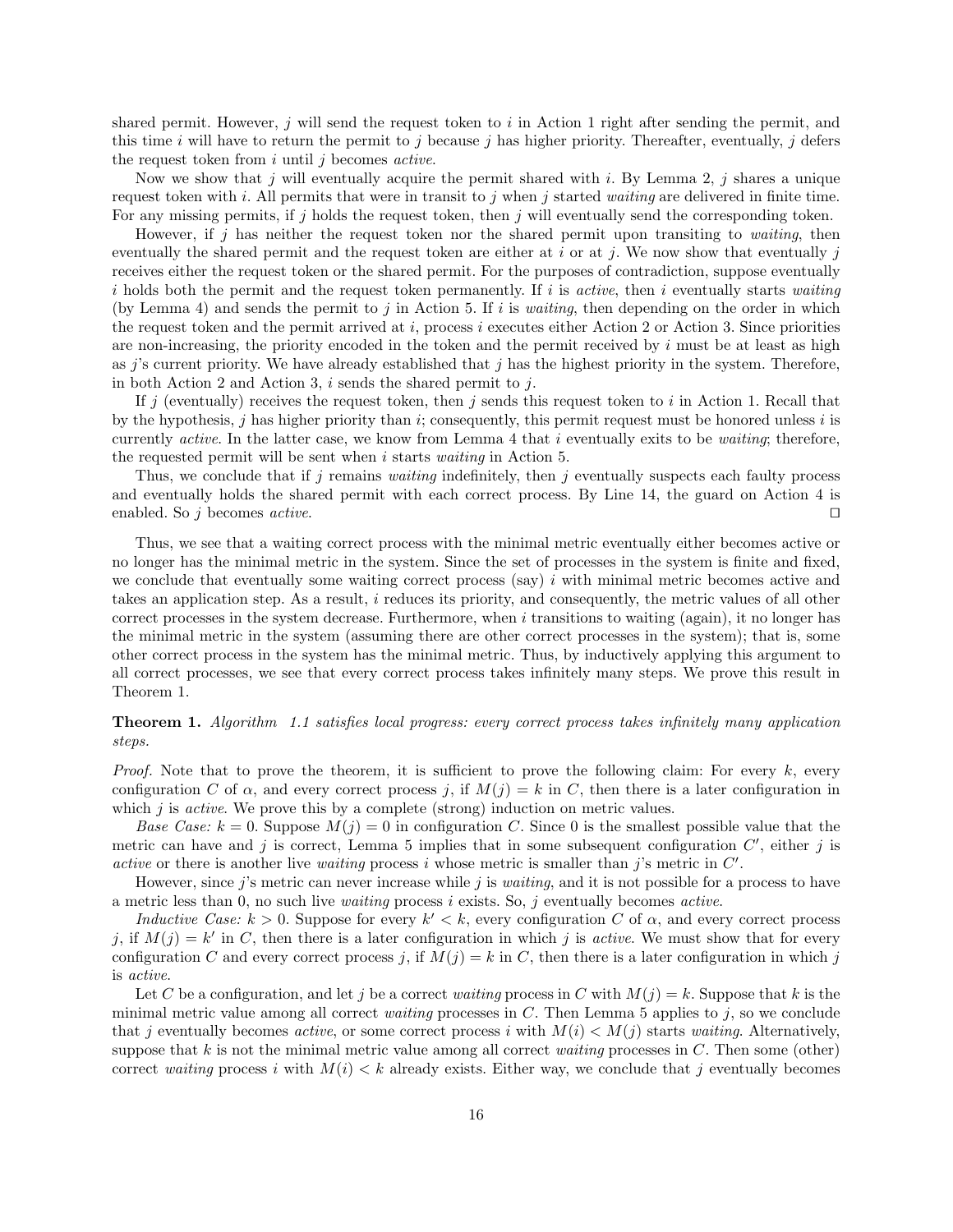active or the inductive hypothesis applies to some correct waiting process i with  $M(i) < k$ . In the latter case, process i becomes active. By Lemma 4, i eventually exits the active state by executing Action 5, which thereby lowers the height  $s_i$ .ht and decreases  $dist(i, j)$  by at least 1. Recall that while j remains waiting,  $M(j)$  does not increase. Thus, any decrease in  $dist(i, j)$  will cause the metric value of  $M(j)$  to become less than k. Since j is now a correct waiting process with  $M(j) < k$ , the inductive hypothesis applies directly to  $i$ . Thus, we conclude that  $j$  eventually becomes *active*.

By Lemma 4 and Action 7, we know that every time  $j$  becomes *active*, it executes an application step, and j eventually exits. Upon exiting j starts waiting again. Thus, we show that Alg. 1.1 satisfies local progress by complete induction.  $\Box$ 

To establish the proof for computational fairness, we make use of the notion of *distinguished* processes. Recall that a distinguished process is never suspected until it crashes and is suspected forever thereafter. An informal argument for computational fairness of distinguished processes is as follows. Given a distinguished process i, no process in the system suspects i until i crashes. Therefore, when any other process j becomes active while i is live, j is guaranteed to hold the permit it shares with i. Therefore, when j transits back to waiting, j is guaranteed to reduce its height below i's height. Since i is not suspected until i crashes, as long as i does not crash, i is guaranteed to become active before j. We formalize this argument in Theorem 2 and its proof.

### Theorem 2. In Alg. 1.1, each distinguished (respectively, eventually distinguished) process is 2-proc-fair (respectively, eventually 2-proc-fair).<sup>12</sup>

*Proof.* Consider an arbitrary run  $\alpha$  and let i be any process that is eventually distinguished in  $\alpha$ . Let the earliest time after which i is distinguished be  $t_i$ . That is, from time  $t_i$  onwards, if i is live at time  $\hat{t} \geq t_i$ , then i is trusted by the failure detector (at all live processes) at time  $\hat{t}$ , and on the other hand, if i is crashed at time  $\hat{t} \geq t_i$ , then for some  $\tilde{t} \geq \hat{t}$ , i is suspected by the failure detector (at all live processes) in the interval  $[\tilde{t}, \infty)$ . We must show that for all j, in every interval starting after  $t_i$  in which j takes three application steps, either  $i$  takes at least one application step or  $i$  is crashed.

Consider a process  $j \neq i$  that takes three application steps after  $t_i$ , say at times  $t, t'$ , and  $t''$  and suppose that i is live through  $t''$ . We must show that i takes an application step at least once between t and  $t''$ . Since i is a distinguished process from time  $t_i$  onwards, the failure detector D at j never suspects i between  $t_i$  and  $t''$ . Therefore, j holds the shared permit between i and j at times t, t', and  $t''$ .

At time t, let the height of i be  $ht_i$  and the height of j be  $ht_i$ . There are two cases to consider here:

Case 1. Let  $ht_i < ht_i$ . Note that j holds the permit it shares with i. Eventually, j sends the permit to i in Action 7, and j includes its height  $ht_j$  in the permit. When i receives this permit  $ht_j < ht_i$ ; therefore, i does not relinquish the permit until i becomes active. Since j becomes active at time  $t'$  (and takes an application step) and j does not suspect i, j holds the shared permit at time  $t'$ . Since i sends the permit only after i becomes active, i is guaranteed to become active before time  $t'$  (and take its application step); thus the theorem is satisfied.

Case 2. Let  $ht_i > ht_i$ . Note that j holds the shared permit. Eventually, j sends the permit to i in Action 7. We know that  $j$  takes an application step at time  $t'$  and therefore is *active* at time  $t'$ . Therefore,  $j$  must hold the permit it shares with i at time t'. That is, i sends the permit to j in the interval  $(t, t')$ .

Note that i sends the permit to j only in Actions 2 and 7. If i executes Action 7 in  $(t, t')$ , then i was active in the interval  $(t, t')$  and the theorem is satisfied. On the other hand, if i sends the permit to j in Action 2, then i is not active in the interval  $(t, t')$ . Also, i includes its height  $ht_i$  in the permit. Therefore, when j is active at time t', the value of  $s_j$ .ht<sub>i</sub> is  $ht_i$ . When j transits to *waiting*, it reduces its height to  $ht'_j < ht_i$  and includes this height in the permit sent to i. We know that j takes an application step again at time  $t''$ , and so j is active again at time  $t''$ . Therefore, j must hold the permit it shares with i at time  $t''$ . That is, i sends the permit to j in the interval  $(t', t'')$ . However, since  $ht'_j < ht_i$ , i does not send the permit to j in Action

<sup>&</sup>lt;sup>12</sup> In the special case where all the processes are (eventually) distinguished, then a careful analysis shows that all correct distinguished processes are, in fact, (eventually) 1-proc-fair. We omit this here because, for the purposes of our results, it is sufficient to show that (eventually) distinguished processes are (eventually) 2-proc-fair.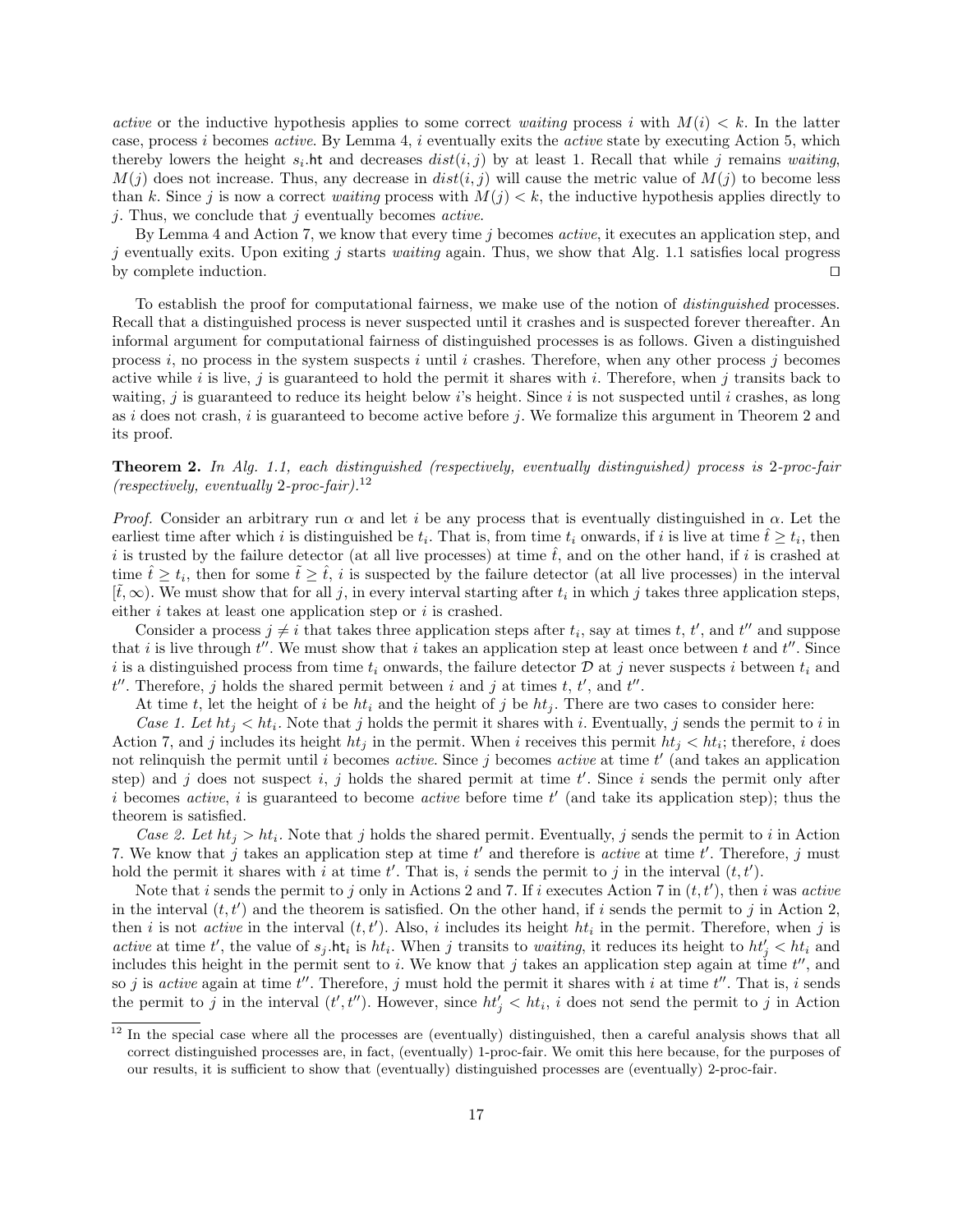2 in the interval  $(t', t'')$ . The only other action in which i sends the permit to j is Action 7; that is, i must have been *active* at some time in the interval  $(t', t'')$ , and hence, i must have taken an application step in the interval  $(t', t'')$ .

In other words, i is eventually 2-proc-fair. However, if  $t_i = 0$ , then i is 2-proc-fair in the run  $\alpha$ ; that is, if  $i$  is a distinguished process, then  $i$  is 2-proc-fair. Thus, we have shown that every distinguished (respectively, eventually distinguished) process is 2-proc-fair (respectively, eventually 2-proc-fair).  $\square$ 

We use the notion of *distinguished* processes to establish communicational fairness as well. The intuitive argument for communicational fairness is as follows. Given a distinguished process  $i$ , no process in the system suspects i until i crashes. Therefore, while (1) an application message m sent by i to another process j is in transit and (2) i is live, j waits for  $s_j$  maxAck<sub>i</sub> to be equal to  $s_j$  seq before executing an application step. However,  $s_j$  maxAck<sub>i</sub> equals  $s_j$  seq only when j receives the set of application messages from i that were in transit before j became active. Note that  $m$  is one such message. Therefore, j takes no more than one application step while  $m$  is in transit. We formalize the this argument in Theorem 3 and its proof.

Theorem 3. In Alg. 1.1, each distinguished (respectively, eventually distinguished) process is 1-com-fair (respectively, eventually 1-com-fair).

*Proof.* Consider an arbitrary run  $\alpha$  and let i be any process that is eventually distinguished in  $\alpha$  starting at some time  $t_i$ . We show that for all j and all application messages m sent from i and received by j after  $t_i$ , during the time  $m$  is in transit, either  $j$  takes at most one step or  $i$  is crashed.

Consider a process  $j \neq i$  to which i sends an application message m at some time t after  $t_i$ . This message is sent by the application when i is active and invokes sendAPP $(m, j)$ , which causes m to be added to  $s_i$  send buffer, (the message is actually sent by the scheduler later during the execution). By the assumption that m is received by j, we know that j takes at least one application step after t. Again, note that j executes its application step only when j is active. Let  $t' > t$  be the earliest time after t that j becomes active (by executing Action 4). In the *active* session that starts at time  $t'$ , j sends  $\langle getMsg, s_j.\text{seq}\rangle$  to i in Action 4.

From Lemma 3 we know that  $s_i$  maxAck<sub>i</sub>  $\leq s_i$  seq before j executes Action 4. But Action 4 increments  $s_i$  seq, therefore, after j executes Action 4,  $s_i$  maxAck $i < s_i$  seq

From Lemma 4, we know that j eventually stops being *active*. Since i is a correct eventually distinguished process, we also know that  $j$  does not suspect  $i$ . Therefore, if  $j$  eventually exits the *active* state by executing Action 7, then eventually  $s_j$  maxAck<sub>i</sub> =  $s_j$  seq.

The above two arguments imply that while j is active, the value of  $s_j$  maxAck<sub>i</sub> is updated to  $s_j$  seq. However, the only action that updates  $s_j$  maxAck<sub>i</sub> is Action 6, and Action 6 is executes only upon receiving  $\langle msgSet', num \rangle$ .

The message  $\langle getMsg, s_j \text{.seq} \rangle$  sent by j in Action 4 is eventually received by i in Action 5 (or i is crashed, in which case the lemma is satisfied). Action 5 empties  $s_i$  send buffer, and sends the messages in the buffer to j. But note that the message m was in  $s_i$  send buffer, before Action 5 is executed. Therefore, message m is sent to j in the message  $\langle msgSet', s_j \text{ .seq} \rangle$ . This message is eventually received by j in Action 6, and Action 6 puts message m into the receive buffer  $s_j$  receive buffer, and updates  $s_j$  maxAck, to  $s_i$  seq.

Therefore, when j executes Action 7, m is already in  $s_j$  receive buffer. Note that in Action 7, j executes an application step which will receive all the messages in  $s_i$  receive buffer<sub>i</sub> (from receive APP() in Alg. 1.2). That is, j takes no more than one step after m is sent and before m is received. Therefore, j is 1-com-fair with respect to  $i$  for all processes  $j$  from time  $t_i$ .

In other words, i is eventually 1-com-fair. In addition, if  $t_i = 0$ , then i is 1-com-fair in the run  $\alpha$ ; that is, if  $i$  is a distinguished process, then  $i$  is 1-com-fair.

Thus, we have shown that every (eventually) distinguished process is (eventually) 1-com-fair.  $\Box$ 

By substituting the failure detector D in Alg. 1.1 with  $\mathcal{P}, \Diamond \mathcal{P}, \mathcal{S},$  and  $\Diamond \mathcal{S},$  and applying Theorems 2 and 3, we get the following corollaries.

**Corollary 1.** If the failure detector  $D$  in Alg. 1.1 is the perfect failure detector  $P$ , then the action system described in Alg. 1.1 provides the All Fair  $(AF)$  system model guarantees to the scheduled application.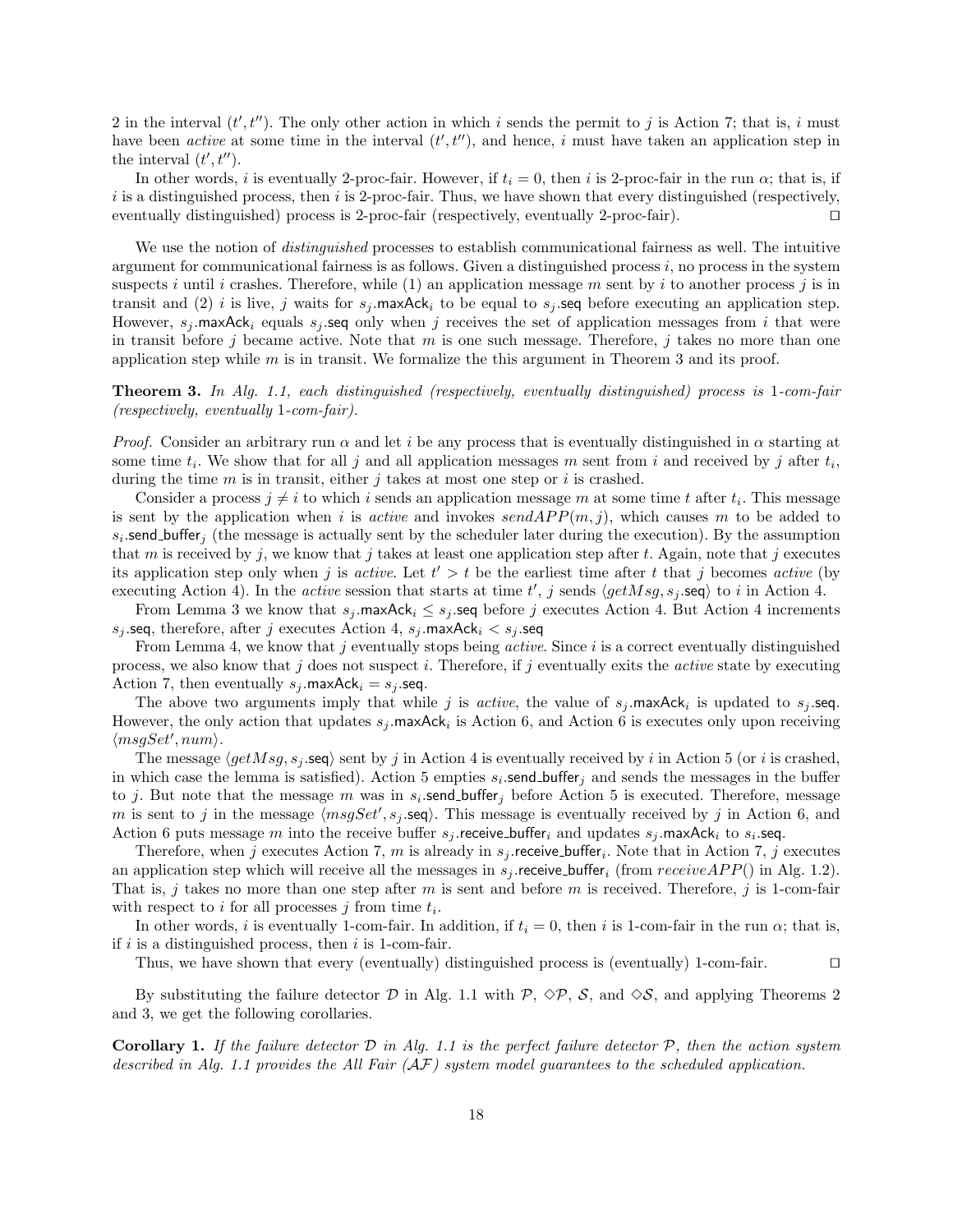**Corollary 2.** If the failure detector  $\mathcal{D}$  in Alg. 1.1 is the eventually perfect failure detector  $\Diamond \mathcal{P}$ , then the action system described in Alg. 1.1 provides the Eventually All Fair  $(\Diamond A\mathcal{F})$  system model guarantees to the scheduled application.

**Corollary 3.** If the failure detector  $D$  in Alg. 1.1 is the strong failure detector  $S$ , then the action system described in Alg. 1.1 provides the Some Fair  $(SF)$  system model guarantees to the scheduled application.

**Corollary 4.** If the failure detector  $D$  in Alg. 1.1 is the eventually strong failure detector  $\Diamond S$ , then the action system described in Alg. 1.1 provides the Eventually Some Fair  $(\Diamond S\mathcal{F})$  system model guarantees to the scheduled application.

# 6 Extracting Chandra-Toueg Failure Detectors From Fairness-Based Systems

In this section we show that the system models  $\mathcal{AF}, \mathcal{SF}, \Diamond \mathcal{AF},$  and  $\Diamond \mathcal{SF}$  are sufficient to implement the failure detectors  $\mathcal{P}, \mathcal{S}, \diamondsuit \mathcal{P},$  and  $\diamondsuit \mathcal{S}$ , respectively. This result combined with the result in Sect. 5 shows that  $\mathcal{AF}, \mathcal{SF}, \Diamond \mathcal{AF},$  and  $\Diamond \mathcal{SF}$  have the minimal synchronism necessary to implement  $\mathcal{P}, \mathcal{S}, \Diamond \mathcal{P},$  and  $\Diamond \mathcal{S},$ respectively.

The algorithm in Alg. 1.3 implements a failure detector under the fairness-based system models described in Sect. 3.4. The failure detector implemented by Alg. 1.3 is determined by the fairness guarantees of the underlying system. Specifically, the algorithm implements  $P, S, \Diamond P$ , or  $\Diamond S$ , if the underlying system model is  $\mathcal{AF}, \mathcal{SF}, \Diamond \mathcal{AF},$  or  $\Diamond \mathcal{SF}$ , respectively.

### 6.1 Algorithm Description

In Alg. 1.3, the failure detector module at process i maintains a variable timerValue, for each process j in the system which counts down from  $k + d$  to 0, where, in the various system models described in Sect. 3.4, the bounds on fairness are specified by the existence of  $k$ -proc-fair and  $d$ -com-fair processes. The value of timerValue<sub>j</sub> is decremented by 1 in each step (line 10). In each step process i receives zero or more messages from all other processes (line 2) and sends a heartbeat to each process j in the system (line 4). If i receives a heartbeat from j, then i deletes j from the set suspectList (line 6) and resets the timer for j to  $k + d$  (line 7). If timerValue<sub>i</sub> is decremented to 0, then i adds j to suspectList (line 9). Here we assume that the failure detector module output is suspectlist. Hence, when i adds j to suspectlist, i is said to suspect j as having crashed; when  $i$  deletes  $j$  from suspect List,  $i$  is said to trust  $j$ .

### 6.2 Proof of Correctness

We now show that the action system in Alg. 1.3 satisfies strong completeness and different accuracy properties depending on the underlying system model. For the purpose of the proofs, we consider an arbitrary run  $\alpha$ of Alg. 1.3.

**Theorem 4.** Alg. 1.3 satisfies strong completeness; that is, there exists a time after which every crashed process is permanently suspected.

Proof. In  $\alpha$ , processes send heartbeats in every step. If a process i crashes at time t in  $\alpha$ , i stops taking steps after  $t$ , and so stops sending heartbeats. Eventually, all the (finite number of) heartbeats sent by  $i$ are delivered. Let the last such delivery be at time  $t' \geq t$ . Inspection of the code reveals that the maximum value of timerValue<sub>i</sub> at a process j at time t' is  $k + d$ . Thereafter, in every step executed by j after time t', timerValue<sub>i</sub> is decremented (if timerValue<sub>i</sub> is not already 0) until *j* receives another heartbeat from *i*. Process j resets timerValue<sub>i</sub> to  $k + d$  only upon receiving a heartbeat from i. Since we have established that no such heartbeat are received by j after t', it follows that in at most  $k + d + 1$  steps, timerValue<sub>i</sub> is decremented to 0 at all processes j, and so j starts suspecting i (in line 9). Since j does not receive any more heartbeats from i, j suspects i permanently.  $\square$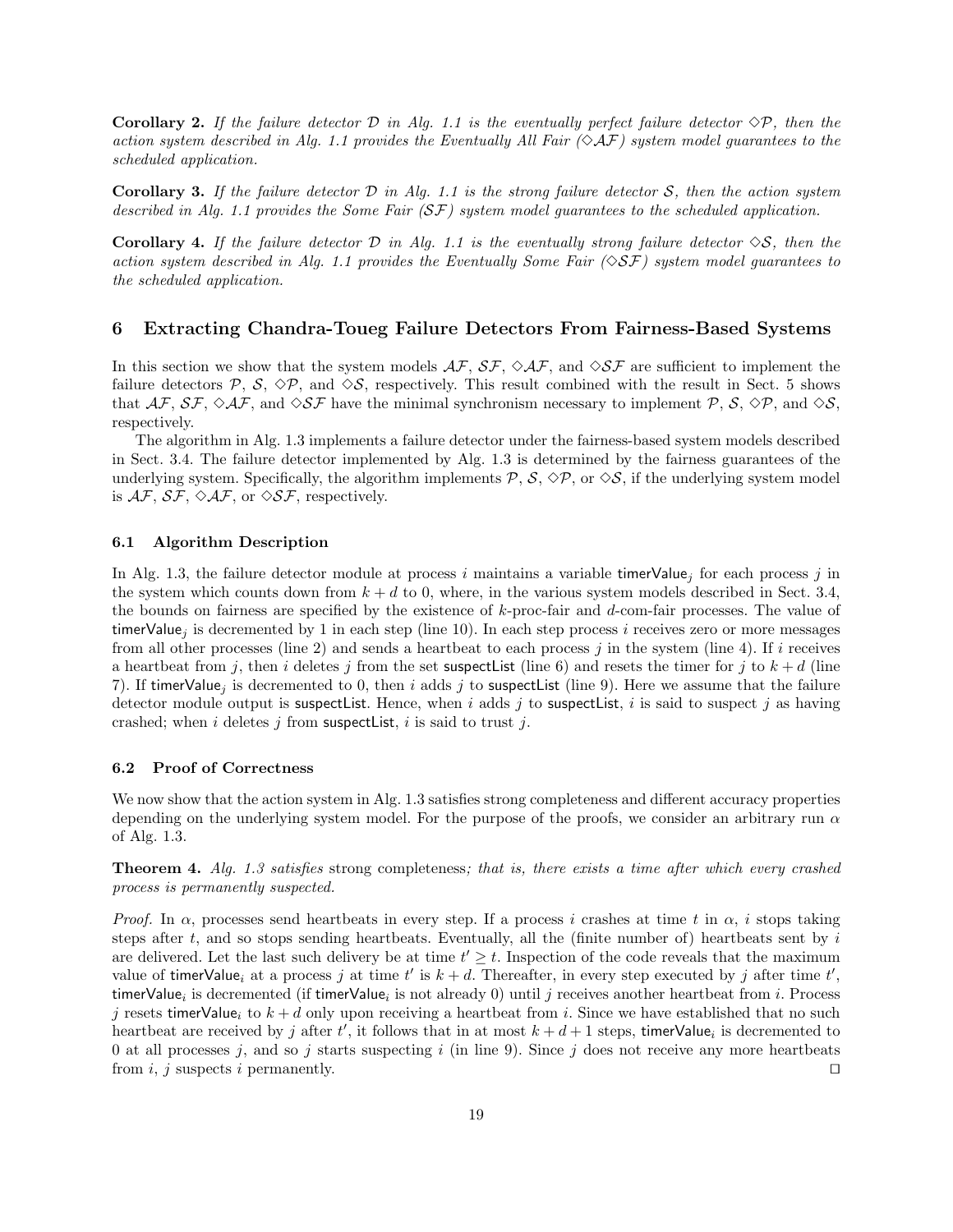| constant timeOut $\leftarrow k+d$<br>set suspectList $\leftarrow \emptyset$<br>$\forall i \in \Pi - \{i\} :$<br>integer timer $Value_j \leftarrow$ timeOut |                                                  |
|------------------------------------------------------------------------------------------------------------------------------------------------------------|--------------------------------------------------|
| 1: $\{true\} \longrightarrow$                                                                                                                              | Action 1                                         |
| receive $\langle msgSet \rangle$<br>2:                                                                                                                     | Receives zero or more messages from each process |
| $\forall i \in \Pi - \{i\}$ do<br>3:                                                                                                                       |                                                  |
| send $\langle HB \rangle$ to j<br>4 :                                                                                                                      | Send a heartbeat to each process                 |
| if $(\langle HB, j \rangle \in msgSet)$<br>5:                                                                                                              |                                                  |
| suspectList $\leftarrow$ suspectList $-\{j\}$<br>6 :                                                                                                       | Trust upon receiving a heartbeat                 |
| timerValue <sub>i</sub> $\leftarrow$ timeOut<br>7:                                                                                                         | Reset timer                                      |
| if (timerValue <sub>i</sub> = 0)<br>8 :                                                                                                                    |                                                  |
| suspectList $\leftarrow$ suspectList $\cup \{i\}$<br>9:                                                                                                    | Suspect upon timer expiry                        |
| timerValue <sub>i</sub> $\leftarrow$ max(timerValue <sub>i</sub> - 1, 0)<br>10:                                                                            | Decrement timer for each process                 |

Alg. 1.3. Implementing Chandra-Toueg Oracles In System Models Where (Some) Processes are k-proc-fair and d-com-fair

We prove accuracy properties in two steps. In the first step (Lemma  $6$ ), we show that a correct process is trusted infinitely often; that is, if a correct process j trusts a correct process i at time t, then there exists a time  $t' > t$  such that j trusts i at time t'. Note that this permits j to (falsely) suspect i in the open interval  $(t, t')$ . In the second step (Lemma 7), we show that if a process i is trusted after it is k-proc-fair and  $d$ -com-fair, then i will be continuously trusted until i crashes. Lemmas 6 and 7 are used to prove the various accuracy properties satisfied by Alg. 1.3, depending on the underlying system model.

**Lemma 6.** In a run  $\alpha$  of Alg. 1.3, if process i is correct, then every correct process j trusts i infinitely often; that is,  $\forall t \in \mathbb{N}$ , there exists a time  $t' > t$  such that j trusts i at time  $t'$ .

*Proof.* Consider a run  $\alpha$  of Alg. 1.3 where a process i is correct. From lines 5–6 of Alg. 1.3 we know that a correct process  $j \neq i$  trusts process i upon receiving a message from i. We also know that i sends heartbeats to all processes in every step (Alg. 1.3). Hence, if i is correct, then i takes steps infinitely often, and sends heartbeats infinitely often. Reliable communication guarantees that no heartbeat is lost. Therefore, all correct processes receive heartbeats from i infinitely often, and hence, execute lines  $5-6$  of Alg. 1.3 infinitely often. Therefore, all correct processes trust i infinitely often.  $\Box$ 

**Lemma 7.** In a run  $\alpha$  of Alg. 1.3, if process i becomes k-proc-fair and d-com-fair from time t, and the value of timerValue<sub>i</sub> is  $k + d$  at a process  $j \neq i$  at time  $t' \geq t$ , then from time  $t'$  onwards, i is never suspected by j until i crashes.

Proof. Consider a run  $\alpha$  of Alg. 1.3. Let i become k-proc-fair and d-com-fair in  $\alpha$  from time t. Let the value of timerValue<sub>i</sub> be  $k+d$  at a process  $j \neq i$  at time  $t' \geq t$ . We know that the value of timerValue<sub>i</sub> is decremented by 1 in each step until j receives a message from i. We now show that j is guaranteed to receive a message from *i* before timer Value<sub>*i*</sub> is decremented to 0.

Note that i sends a heartbeat to j in each action that i executes. Given that i is k-proc-fair and d-com-fair, we know that i will send at least one heartbeat to j before j has taken  $k+1$  steps after  $t'$ , and this heartbeat is received by j before j has taken  $k + d + 1$  steps after t'. Recall that at time t', the value of timerValue<sub>i</sub> is  $k + d$  and is decremented by 1 at every step taken by j. However, j receives at least one heartbeat from i within  $k + d$  steps, and so the value of timerValue<sub>i</sub> is reset to  $k + d$  (in line 7) before it reaches 0.

Note that for j to start suspecting i, timerValue<sub>i</sub> must be 0, and we have shown that if j starts trusting i, then the value of timerValue<sub>i</sub> is reset to  $k + d$  (in line 7) before it reaches 0. Therefore, from time t onwards, i is never suspected by j until i crashes.

**Theorem 5.** If Alg. 1.3 is executed on the  $AF$  system model, Alg. 1.3 implements the perfect failure detector  $\mathcal{P}$ .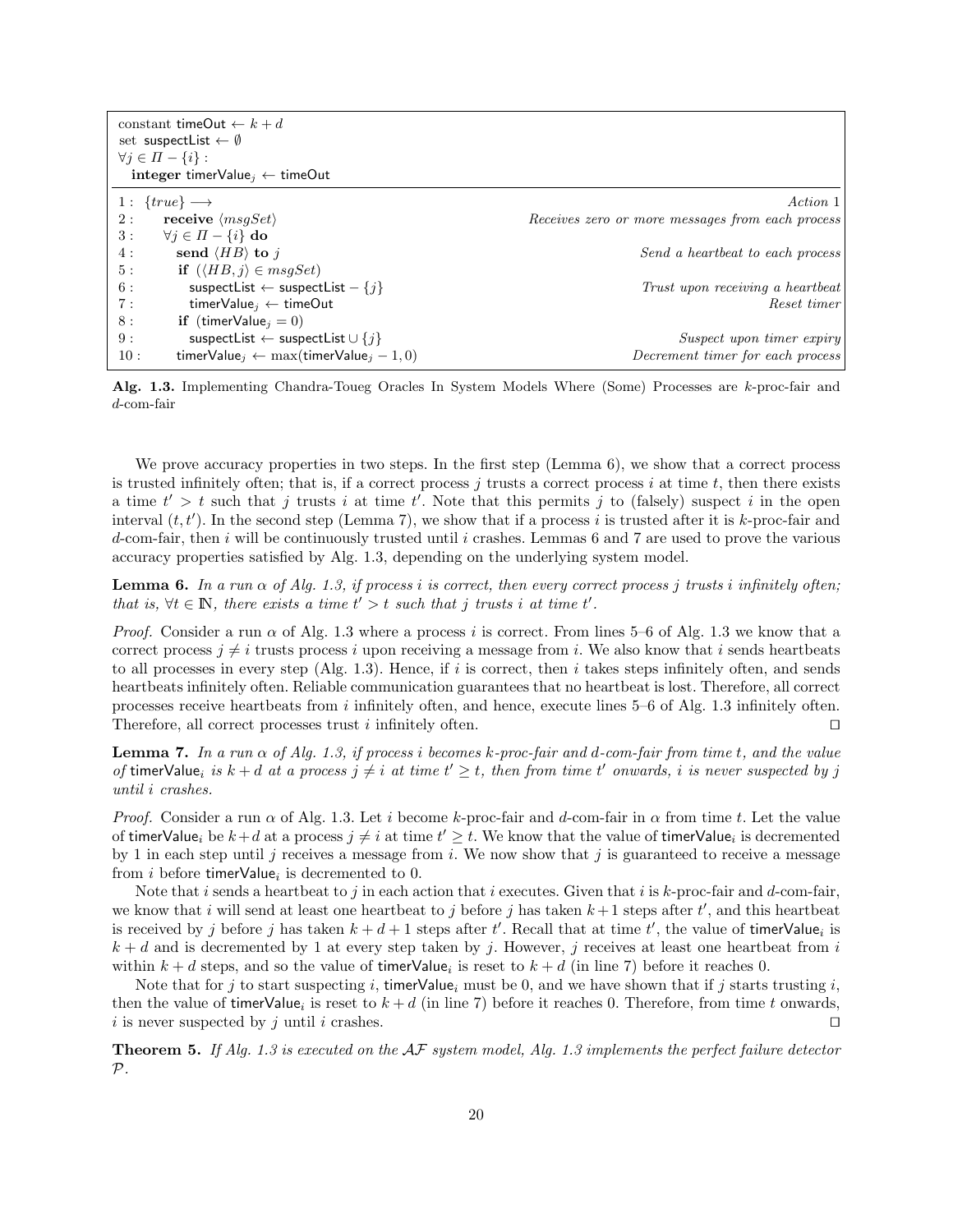*Proof.* The  $AF$  system model guarantees that all processes are k-proc-fair and d-com-fair from time  $t = 0$ . Also at time  $t = 0$ , at each process j, the value of timerValue<sub>i</sub> =  $k + d$  for every other processes i in the system. Applying Lemma 7 with  $t = t' = 0$ , we know that i is never suspected by j until i crashes. Since i and  $j$  are arbitrary processes in the system, it follows that no process is suspected before it crashes. This, in conjunction with Theorem 4 shows that every process is distinguished; that is, Alg. 1.3 implements the perfect failure detector  $P$ .

**Theorem 6.** If the action system in Alg. 1.3 is executed on the  $\Diamond AF$  system model, Alg. 1.3 implements the eventually perfect failure detector  $\Diamond \mathcal{P}$ .

*Proof.* Consider a pair of correct processes i and j. Recall that the  $\Diamond A\mathcal{F}$  system model guarantees that i is k-proc-fair and d-com-fair from some (unknown) time t. From Lemma 6 we know that j trusts i infinitely often, which implies that the value of timerValue<sub>i</sub> at j is  $k + d$  infinitely often. Applying Lemma 7 we know that eventually  $j$  never suspects  $i$ . On the other hand, if  $i$  is faulty and crashes in finite time, then from Theorem 4 we know that eventually j always suspects i. In other words, i is eventually distinguished. Since  $i$  is an arbitrary process in the system, it follows that all the processes are eventually distinguished. That is, Alg. 1.3 implements the eventually perfect failure detector  $\Diamond \mathcal{P}$ .

**Theorem 7.** If the action system in Alg. 1.3 is executed on the  $SF$  system model, Alg. 1.3 implements the strong failure detector S.

*Proof.* Recall that the  $S\mathcal{F}$  system model guarantees that some correct process i is k-proc-fair and d-com-fair from time  $t = 0$ . Also at time  $t = 0$ , at each process j, the value of timerValue<sub>i</sub> =  $k + d$ . Applying Lemma 7 with  $t = t' = 0$ , we know that i is never suspected by j. This, in conjunction with Theorem 4 shows that some correct process is distinguished and all faulty processes are eventually distinguished; that is, Alg. 1.3 implements the strong failure detector  $S$ .

**Theorem 8.** If the action system in Alg. 1.3 is executed on the  $\Diamond SF$  system model, Alg. 1.3 implements the eventually strong failure detector  $\Diamond S$ .

*Proof.* Recall that the  $\Diamond SF$  system model guarantees that eventually some correct process i is k-proc-fair and d-com-fair. Let j be a correct process. From Lemma 6 we know that j trusts i infinitely often, which implies that the value of timerValue<sub>i</sub> at i is  $k+d$  infinitely often. Applying Lemma 7 we know that eventually  $j$  never suspects i. This, in conjunction with Theorem 4 shows that some correct process is distinguished and all faulty processes are eventually distinguished; that is, Alg. 1.3 implements the strong failure detector  $\mathcal{S}.$  Under the contract of the contract of the contract of the contract of the contract of the contract of the contract of the contract of the contract of the contract of the contract of the contract of the contract o

# 7 Failure Detectors from the Extended Chandra-Toueg Hierarchy

We have shown how failure detectors in the Chandra-Toueg hierarchy encapsulate fairness constraints. Now we consider failure detector oracles from the extended Chandra-Toueg hierarchy which consists of all the failure detectors whose output is a subset of the processes in the system. Specifically, we consider the  $\mathcal{G}_*$ family of failure detectors from [6].

The  $\mathcal{G}_*$  family of failure detectors in [6] output a set of trusted processes (instead of suspected processes), and each member of this family is specified by a parameter c and denoted  $\mathcal{G}_c$ . The  $\mathcal{G}_c$  failure detector satisfies strong completeness (specified in Sect. 3.2) and c-Eventual Trust, defined as follows [6].

c-Eventual Trust. In every run, there exists a set  $\Pi'$  consisting of at least c correct processes, such that there exists a time  $\tau$  after which the failure detector output of all correct processes is a set of correct processes and a superset of  $\Pi'$ . Note that the output of the failure detector may continually change as long as, eventually and permanently, each output is a superset of  $\Pi'$ .

Clearly, the  $\mathcal{G}_c$  failure-detector definition is valid only in fault environments containing at least c correct processes. Therefore, for the rest of this section, we only consider fault patterns that contain at least c correct processes.

Using the definition of a distinguished process from Sect. 3.2, we see that for a given (fixed) c, the  $\mathcal{G}_c$ failure detector can be redefined as follows: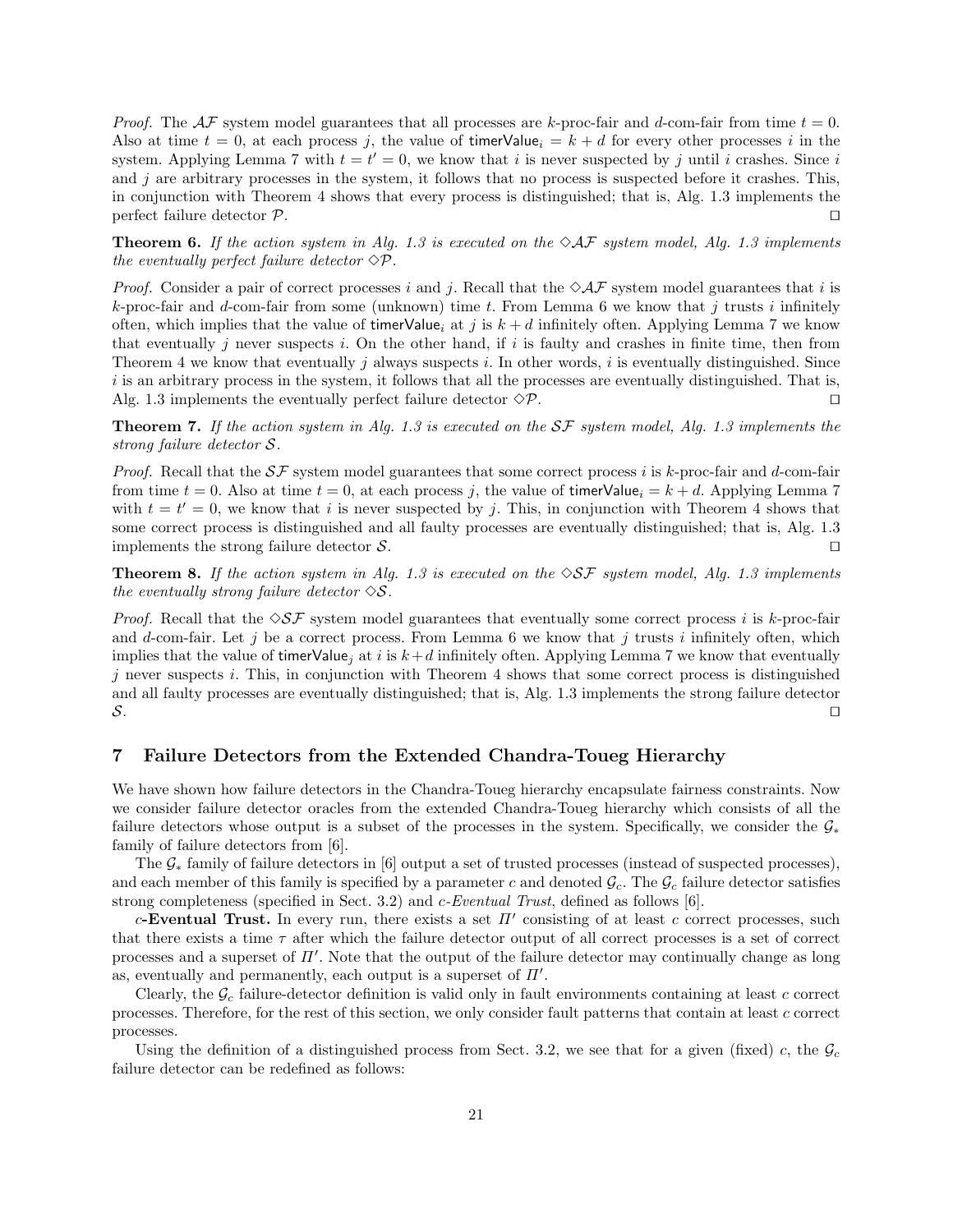– For a given c,  $\mathcal{G}_c$  is a failure detector for which at least c correct processes are eventually distinguished, and all faulty processes are eventually distinguished.

Consider the following fairness-based partially synchronous model: Eventually c-Fair ( $\Diamond c$ -F) is an asynchronous system model where, for each run, there exists a (potentially unknown) time after which at least  $c$ correct processes and all faulty processes are both  $k$ -proc-fair and  $d$ -com-fair, for known  $k$  and  $d$ .

We use the constructions from Alg. 1.1 and 1.3 to show that the  $\mathcal{G}_c$  failure detector encapsulates the Eventually c-Fair system model.

#### 7.1 Extracting Fairness from the  $\mathcal{G}_c$  Failure Detector

Consider an arbitrary run  $\alpha$  of Alg.1.1 in an asynchronous system augmented with a  $\mathcal{G}_c$  failure detector for an arbitrary, but fixed, c. From Theorem 2, we know that every eventually distinguished process is eventually 2 proc-fair, and from Theorem 3, we know that every eventually distinguished process is eventually 1-com-fair. Since  $\mathcal{G}_c$  guarantees that at least c correct processes are eventually distinguished, and all faulty processes are eventually distinguished, we have the following corollary.

**Corollary 5.** If the failure detector  $D$  in Alg. 1.1 is the  $\mathcal{G}_c$  failure detector (for a given c), then the action system described in Alg. 1.1 provides the Eventually c-Fair  $(\Diamond c\text{-}F)$  system model guarantees to the scheduled application.

#### 7.2 Extracting  $\mathcal{G}_c$  from the Eventually c-Fair System Model

Consider an arbitrary run  $\alpha$  of Alg. 1.3 in an Eventually c-Fair ( $\Diamond c$ - $\mathcal{F}$ ) system model for an arbitrary, but fixed, c. From Theorem 4, we know that Alg. 1.3 eventually and permanently suspects crashed processes.

Let  $\Pi'$  denote a set of c correct processes that are guaranteed to be eventually k-proc-fair and d-com-fair by the  $\Diamond c$ -F system model. From Lemma 6, we know that each process  $j \in \Pi'$  is trusted by each correct process i infinitely often, which implies that the value of timerValue<sub>i</sub> at i is  $k + d$  infinitely often. Applying Lemma 7, we know that eventually  $i$  never suspects  $j$ . That is, every correct process eventually never suspects processes in  $\Pi'$ . Therefore, eventually and permanently, the outputs of Alg. 1.3 at each correct process trusts only correct processes and is a superset of  $\Pi'$ . Thus, we have the following corollary.

Corollary 6. If the action system in Alg. 1.3 is executed on the  $\Diamond c$ -F system model, Alg. 1.3 implements the  $\mathcal{G}_c$  failure detector.

# 8 Discussion

Complete Synchrony and P. It was first noted in [13] that there exist time-free problems that are solvable in synchronous systems, but are unsolvable with  $P$ . This indicates a 'gap in the synchronism' between  $P$  and the synchronous system. The following corollary of our results explains this gap.

 $A\mathcal{F}$  — the weakest system model to implement  $\mathcal{P}$  — is extremely similar to the synchronous system model with message delay being denominated in recipient's steps in the former and in real time in the latter. However, there is one significant difference.  $A\mathcal{F}$  ensures full synchrony for all messages as long as the senders are live. When a sender crashes,  $\mathcal{AF}$  'loses synchronism' for all the sender's messages that are still in transit. On the other hand, synchronous systems ensure the synchronism for these messages as well. This difference in the behavior between  $\mathcal{AF}$  and synchronous systems is the 'gap in synchronism' between the perfect failure detector  $P$  and synchronous systems. To our knowledge, we are the first to characterize this gap.

On Solving Consensus. Given that  $\Diamond S$  is the weakest failure detector to solve consensus in asynchronous systems with a majority of correct processes [10], and we have shown that  $\Diamond S\mathcal{F}$  is the weakest fairness-based system model to implement  $\Diamond S$ . Does that mean  $\Diamond S\mathcal{F}$  is the weakest system model to solve consensus? The answer is no. While  $\Diamond S$  is the weakest to solve consensus only in majority-correct environments,  $\Diamond S\mathcal{F}$  is the weakest to implement  $\Diamond S$  in all environments. This observation suggests that there is a weaker system model which can implement  $\Diamond S$  in majority-correct environments, but not in all environments.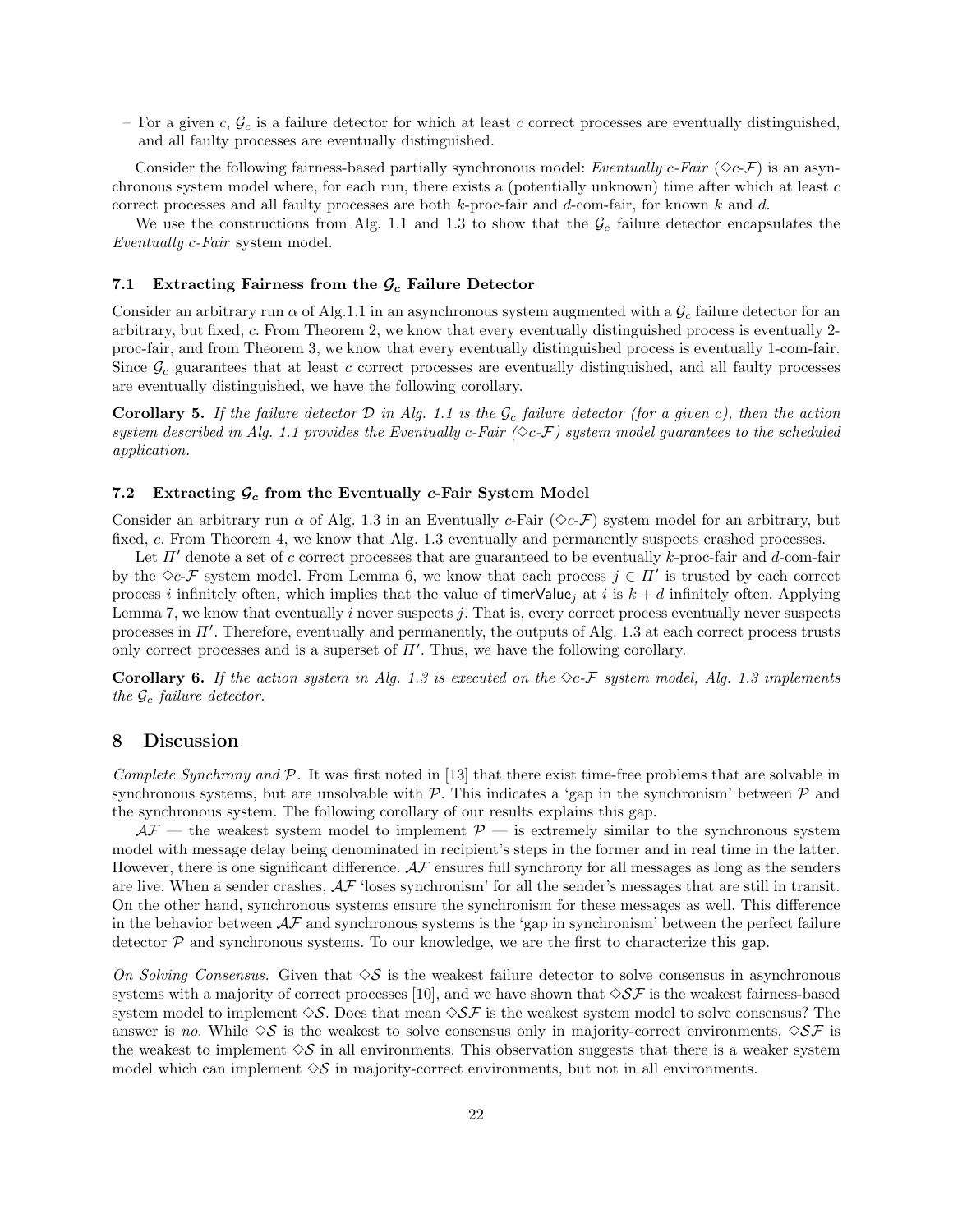Real-Time Bounds and Failure Detectors. Although our results argue that failure detectors are better understood as bounds on fairness and not real time, they do not discount the real-time bounds that empirical systems incidentally satisfy. The real-time bounds become useful when considering the performance or the Quality of Service (QoS) [14] provided by these oracles. In other words, our results provide a separation of concerns between the correctness and performance of oracles with respect to the temporal properties of the distributed systems. Specifically, our work shows that correctness of oracles can be determined and understood exclusively through the fairness constraints of the system, and once correctness has been established, the performance of the oracles can be analyzed exclusively through the real-time constraints that the system satisfies.

On the definition of an atomic step. We defined an atomic step in Sect. 3.1 to consist of receiving a finite number of messages, changing the state, and sending a finite number of messages. Other results on asynchronous systems, partial synchrony, and failure detectors have adopted different definitions of an atomic step. For instance, in [22], a process may receive up to one message, make a state transition, and send an arbitrary but finite set of messages to other processes in a single step. On the other hand, in [18], a process may either receive a finite set of messages or send at most one unicast message in a single step, but it cannot do both. In [11], a process may receive at most one message, perform a state transition, and send at most one (unicast) message in a single step. In [10], a process may receive at most one message, perform a state transition, and send at most one message to all processes in a single step. The results in [17] explore solvability of consensus under various definitions of an atomic step including the variants defined above.

Interestingly, the choice of the definition has a significant impact on the validity of our results. The most sensitive aspect of the definition of an atomic step is the number of messages that a process may receive in a single step. Our results require that a process be able to receive multiple messages in a single step. Such sensitivity is a consequence of requiring the establishment of communicational fairness despite the sending process taking steps faster than a receiving process. For instance, if a process i sends one message per step to process j, and the system is 10-proc-fair and 1-com-fair, then i could send up to 10 messages to j between two consecutive steps by  $j$ , and to satisfy communicational fairness,  $j$  would be required to receive all 10 messages when it takes its next step.

However, our results are not sensitive to the number of messages that a process may send in a single step. The reason for such robustness is that processes can always 'bundle' multiple messages to a destination into a single message and effectively send multiple messages to a single process in just one message. Similarly, in systems where processes may send at most one message per step, messages to different processes may be sent with a slow-down of at most n steps (where  $n$  is the number of processes in the system) when compared to systems which follow our definition of atomic steps. Note that such a slow down affects when a message is sent, but it does not affect the number of steps that the recipient takes while the message is in transit. Thus, fairness guarantees may be preserved despite processes sending at most one message (instead of an arbitrary but finite number of messages) per step.

Open Questions. We have argued that several failure detectors encapsulate fairness in executions and provided evidence by demonstrating that all the failure detectors in the Chandra-Toueg hierarchy encapsulate such fairness constraints. This opens a larger question: *do all failure detectors encapsulate fairness?* The answer is arguably no. Notable candidates for counterexamples include the failure detectors proposed in [28] whose output can be arbitrary and need not provide semantic information about process crashes alone. This presents another question: what set of oracles do encapsulate fairness? This question is open even when we restrict our question to the extended Chandra-Toueg hierarchy (which include oracles like  $\mathcal{T}$  [16], and other parametric oracles like the ones in [42, 34, 38]). If it turns out that all oracles that output process ids do encapsulate fairness, then such a result provides us with a clean hierarchy of fairness-based system models that mirrors the extended Chandra-Toueg hierarchy. On the other hand, if we discover that there exist oracles within the extended Chandra-Toueg hierarchy that do not encapsulate fairness, then the implication is that these oracles encapsulate something other than fairness. Knowledge of this other encapsulated information could help in designing better crash tolerant systems.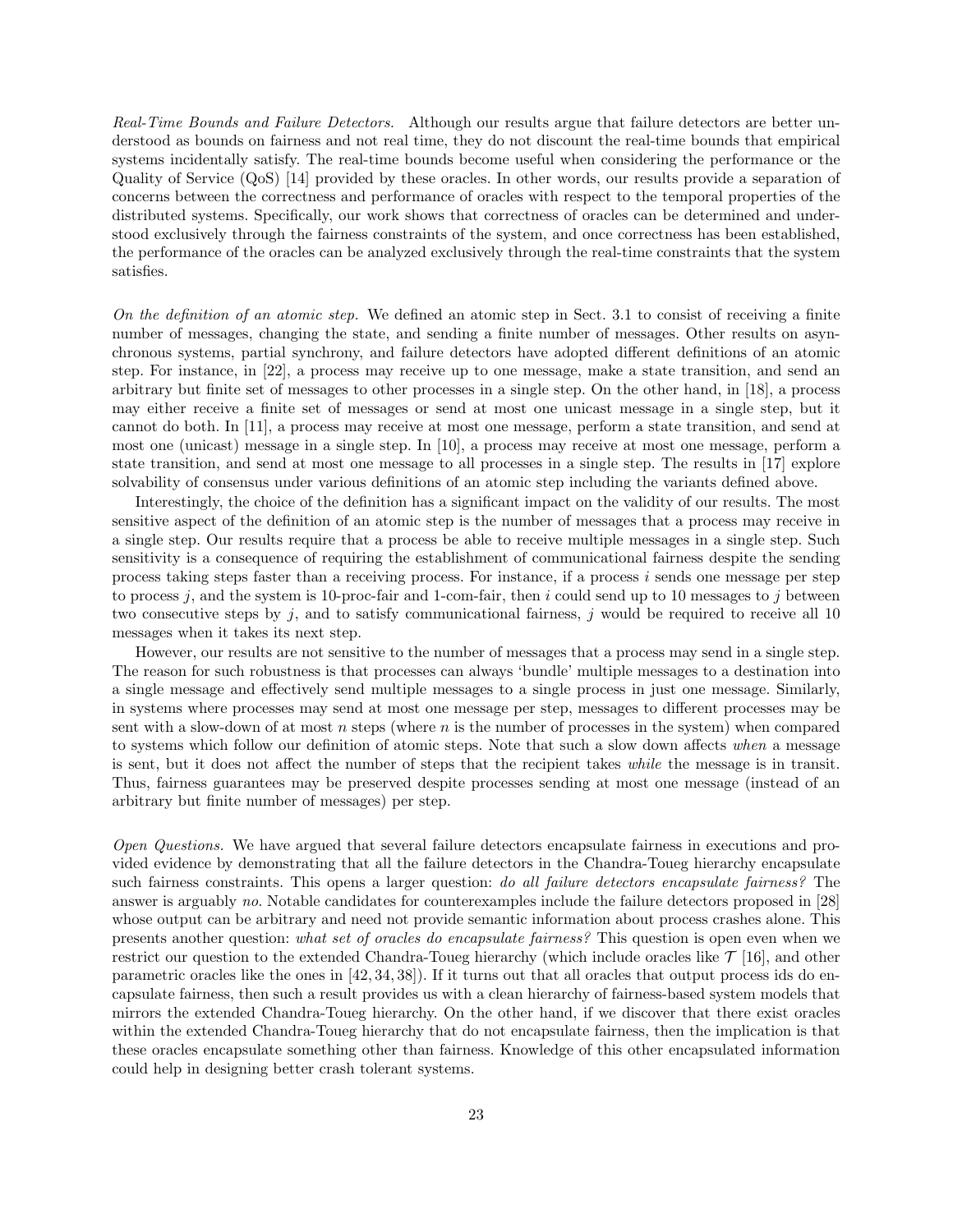Another consequence of oracles encapsulating fairness is that fault environments might encapsulate fairness as well. Recall that the weakest oracles sufficient to solve problems in distributed systems vary depending on the number of processes that may crash. For instance, consider fault-tolerant consensus. Recall that  $\diamondsuit$ is the weakest to solve the problem only in majority-correct environments [29]. In environments where an arbitrary number of processes may crash, the weakest failure detector for the problem is a stronger oracle  $(\Diamond \mathcal{S}, \Sigma)$  [15]. Given that  $\Diamond \mathcal{S}$  encapsulates some fairness constraints, and  $\Sigma$  can be implemented in an asynchronous system with majority correct, we conjecture that  $\Sigma$  and majority-correct encapsulate equivalent fairness constraints in the system. Furthermore, this implies that fairness is also encapsulated by constraints on the number of processes that may crash in the system. Based on the above observations and arguments, consider the following question: Is fairness a more general primitive to understand crash fault tolerance in distributed systems? That is, can fairness unify the different weakest failure detector results for the same problem in different fault environments?

Much effort is spent pursuing the 'weakest' real-time-based models to implement certain oracles (like  $\Omega$ ,  $\Diamond P$ , and such) for two reasons: (1) bounds in many empirical distributed systems are specified with respect to real time, and (2) these oracles are known to be the weakest to solve many problems in distributed computing. However, given the dependence of the weakest-oracle results on the fault environment, and the conjecture that fault environments themselves could encapsulate fairness, it is perhaps beneficial to investigate the 'weakest' real-time-based models to guarantee appropriate fairness constraints (rather than oracles) so that these constraints can then be encapsulated by various combinations of oracles and fault environments.

Acknowledgments. We thank Michel Raynal for his comments which improved this paper. We also thank the anonymous reviewers for their comments which improved the formal framework and extended the results to the  $\mathcal{G}_*$  family of failure detectors.

# References

- 1. Marcos Kawazoe Aguilera, Wei Chen, and Sam Toueg. On quiescent reliable communication. SIAM Journal on Computing, 29(6):2040–2073, 2000.
- 2. Marcos Kawazoe Aguilera, Carole Delporte-Gallet, Hugues Fauconnier, and Sam Toueg. Stable leader election. In Proceedings of the 15<sup>th</sup> International Conference on Distributed Computing, pages 108-122, London, UK, 2001. Springer-Verlag.
- 3. Marcos Kawazoe Aguilera, Carole Delporte-Gallet, Hugues Fauconnier, and Sam Toueg. Communication-efficient leader election and consensus with limited link synchrony. In Proceedings of the  $23^{rd}$  ACM Symposium on Principles of Distributed Computing, pages 328–337, 2004.
- 4. Marcos Kawazoe Aguilera, Carole Delporte-Gallet, Hugues Fauconnier, and Sam Toueg. On implementing omega in systems with weak reliability and synchrony assumptions. Distributed Computing, 21(4):285–314, 2008.
- 5. Antonio Fern´andez Anta and Michel Raynal. From an asynchronous intermittent rotating star to an eventual leader. IEEE Transactions on Parallel and Distributed Systems, 21(9):1290–1303, 2010.
- 6. Martin Biely, Martin Hutle, Lucia Draque Penso, and Josef Widder. Relating stabilizing timing assumptions to stabilizing failure detectors regarding solvability and efficiency. In Proceedings of the  $9^{th}$  International Symposium on Stabilization, Safety, and Security of Distributed Systems, pages 4–20, 2007.
- 7. Martin Biely, Martin Hutle, Lucia Draque Penso, and Josef Widder. Relating stabilizing timing assumptions to stabilizing failure detectors regarding solvability and efficiency. Technical Report  $54/2007$ , Technische Universität Wien, Institut für Technische Informatik, 2007.
- 8. Martin Biely, Peter Robinson, and Ulrich Schmid. Weak synchrony models and failure detectors for message passing k-set agreement. In Proceedings of the  $13^{th}$  International Conference on Principles of Distributed Systems, pages 285–299, 2009.
- 9. Francois Bonnet and Michel Raynal. Looking for the weakest failure detector for k-set agreement in messagepassing systems: Is  $\pi_k$  the end of the road? In Procceding of  $11^{th}$  International Symposium on Stabilization, Safety, and Security of Distributed Systems, pages 149–164, 2009.
- 10. Tushar Deepak Chandra, Vassos Hadzilacos, and Sam Toueg. The weakest failure detector for solving consensus. Journal of the ACM, 43(4):685–722, 1996.
- 11. Tushar Deepak Chandra and Sam Toueg. Unreliable failure detectors for reliable distributed systems. Journal of the ACM, 43(2):225–267, 1996.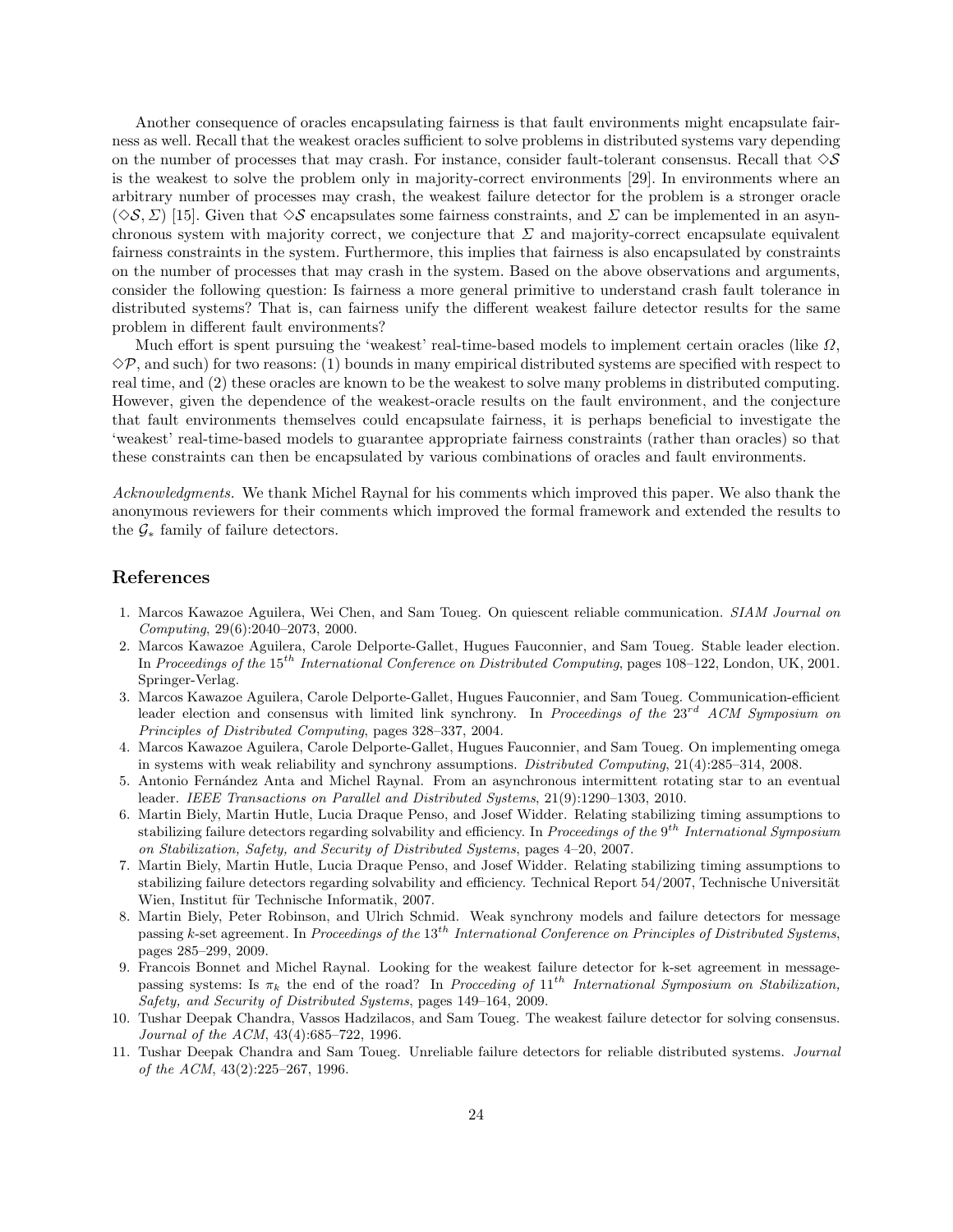- 12. K. Mani Chandy and Jayadev Misra. The drinking philosophers problem. ACM Transactions on Programming Languages and Systems, 6(4):632–646, 1984.
- 13. Bernadette Charron-Bost, Rachid Guerraoui, and Andre Schiper. Synchronous system and perfect failure detector: solvability and efficiency issues. In International Conference on Dependable Systems and Networks, pages 523–532, 2000.
- 14. Wei Chen, Sam Toueg, and Marcos Kawazoe Aguilera. On the quality of service of failure detectors. IEEE Transactions on Computers, 51(5):561–580, 2002.
- 15. Carole Delporte-Gallet, Hugues Fauconnier, Rachid Guerraoui, Vassos Hadzilacos, Petr Kouznetsov, and Sam Toueg. The weakest failure detectors to solve certain fundamental problems in distributed computing. In Proceedings of the  $23^{rd}$  ACM Symposium on Principles of Distributed Computing, pages 338–346, 2004.
- 16. Carole Delporte-Gallet, Hugues Fauconnier, Rachid Guerraoui, and Petr Kouznetsov. Mutual exclusion in asynchronous systems with failure detectors. Journal of Parallel and Distributed Computing, 65(4):492–505, 2005.
- 17. Danny Dolev, Cynthia Dwork, and Larry Stockmeyer. On the minimal synchronism needed for distributed consensus. Journal of the ACM, 34(1):77–97, 1987.
- 18. Cynthia Dwork, Nancy A. Lynch, and Larry Stockmeyer. Consensus in the presence of partial synchrony. Journal of the ACM, 35(2):288–323, April 1988.
- 19. Christof Fetzer. The message classification model. In *Proceedings of the*  $17<sup>th</sup>$  ACM Symposium on Principles of Distributed Computing, pages 153–162, 1998.
- 20. Christof Fetzer, Ulrich Schmid, and Martin Susskraut. On the possibility of consensus in asynchronous systems with finite average response times. In Proceedings of the 25<sup>th</sup> IEEE International Conference on Distributed Computing Systems, pages 271–280, 2005.
- 21. Faith Fich and Eric Ruppert. Hundreds of impossibility results for distributed computing. Distributed Computing, 16(2-3):121–163, 2003.
- 22. Michael J. Fischer, Nancy A. Lynch, and Michael S. Paterson. Impossibility of distributed consensus with one faulty process. Journal of the ACM, 32(2):374–382, 1985.
- 23. Eli Gafni and Petr Kouznetsov. The weakest failure detector for solving k-set agreement. In Proceedings of the  $28<sup>th</sup> ACM Symposium on Principles of Distributed Computing, pages 83–91, 2009.$
- 24. Rachid Guerraoui, Michal Kapalka, and Petr Kouznetsov. The weakest failure detectors to boost obstructionfreedom. Distributed Computing, 20(6):415–433, April 2008.
- 25. Rachid Guerraoui, Rui Oliveira, and André Schiper. Stubborn communication channels. Technical Report LSR-REPORT-1998-009, Ecole Polytechnique Federale de Lausanne, July 1998.
- 26. Jean-François Hermant and Josef Widder. Implementing reliable distributed real-time systems with the  $\Theta$ -model. In Proceedings of the  $9^{th}$  International Conference on the Principles of Distributed Systems, pages 334–350, 2005.
- 27. Martin Hutle, Dahlia Malkhi, Ulrich Schmid, and Lidong Zhou. Chasing the weakest system model for implementing  $\Omega$  and consensus. IEEE Transactions on Dependable and Secure Computing, 6(4):269–281, 2009.
- 28. Prasad Jayanti and Sam Toueg. Every problem has a weakest failure detector. In Proceedings of the  $27^{th}$  ACM Symposium on Principles of Distributed Computing, pages 75–84, 2008.
- 29. Wai-Kau Lo and Vassos Hadzilacos. Using failure detectors to solve consensus in asynchronous shared-memory systems (extended abstract). In Proceedings of the  $8^{th}$  International Workshop on Distributed Algorithms, pages 280–295, 1994.
- 30. Dahlia Malkhi, Florin Oprea, and Lidong Zhou. Ω meets Paxos: Leader election and stability without eventual timely links. In Proceedings of the  $19^{th}$  International Symposium on Distributed Computing, pages 199–213, 2005.
- 31. Achour Mostefaoui, Eric Mourgaya, and Michel Raynal. An introduction to oracles for asynchronous distributed systems. Future Gener. Comput. Syst., 18(6):757–767, 2002.
- 32. Achour Mostéfaoui, Eric Mourgaya, and Michel Raynal. Asynchronous implementation of failure detectors. In Proceedings of the 33<sup>rd</sup> International Conference on Dependable Systems and Networks, pages 351–360, 2003.
- 33. Achour Mostéfaoui, Eric Mourgaya, Michel Raynal, and Corentin Travers. A time-free assmption to implement eventual leadership. Parallel Processing Letters, 16(2):189–207, 2006.
- 34. Achour Mostefaoui, Sergio Rajsbaum, Michel Raynal, and Corentin Travers. On the computability power and the robustness of set agreement-oriented failure detector classes. Distributed Computing, 21(3):201–222, 2008.
- 35. Scott M. Pike and Paolo A.G. Sivilotti. Dining philosophers with crash locality 1. In Proceedings of the  $24^{th}$ IEEE International Conference on Distributed Computing Systems, pages 22–29, 2004.
- 36. Scott M. Pike, Yantao Song, and Srikanth Sastry. Wait-free dining under eventual weak exclusion. In Proceedings of the 9<sup>th</sup> International Conference on Distributed Computing and Networking, pages 135-146, 2008.
- 37. Sergio Rajsbaum, Michel Raynal, and Corentin Travers. Failure detectors as schedulers (an algorithmicallyreasoned characterization). Technical Report 1838, IRISA, Université de Rennes, France, 2007.